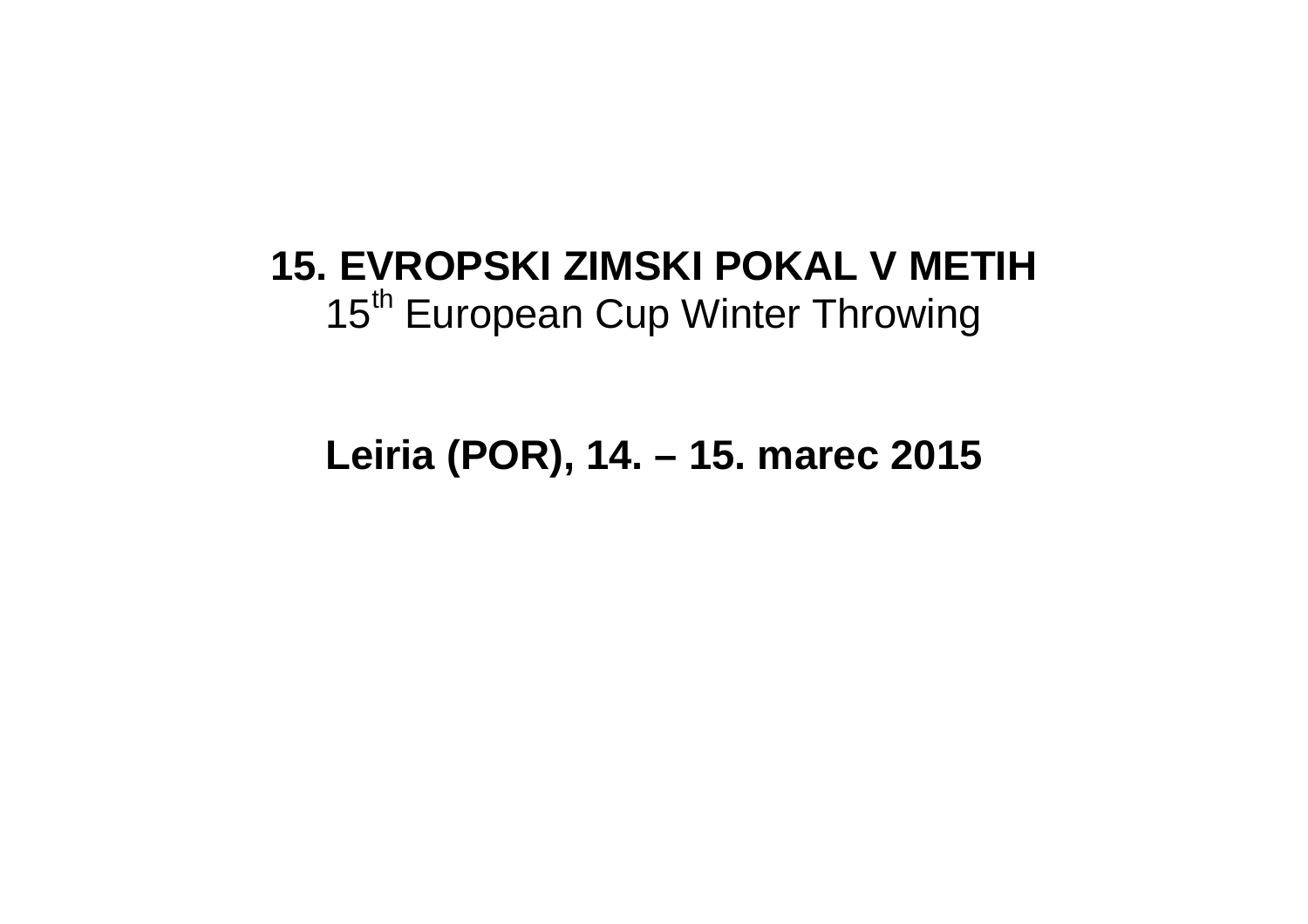### **Men**

|                | Shot 15 March                   |                                  |             |             |                    |  |  |
|----------------|---------------------------------|----------------------------------|-------------|-------------|--------------------|--|--|
|                | <b>Athletes</b>                 | <b>Nationality</b>               | <b>Date</b> | <b>Time</b> |                    |  |  |
| $\mathbf{1}$   | <b>Borja Vivas</b>              | <b>ESP</b>                       | 26 May 84   | 20.15       | SB                 |  |  |
|                | 19.97 19.80 20.15 X X 20.14     |                                  |             |             |                    |  |  |
| $\overline{2}$ | <b>Leif Arrhenius</b>           | <b>SWE</b>                       | 15 Jul 86   | 20.09       | SB                 |  |  |
|                | 18.73 18.81 19.49 20.09 X X     |                                  |             |             |                    |  |  |
| 3              | <b>Carlos Tobalina</b>          | <b>ESP</b>                       | 2 Aug 85    | 20.04       | $\rm SB$           |  |  |
|                | 18.31 19.67 20.04 X 18.82 19.36 |                                  |             |             |                    |  |  |
| $\overline{4}$ | Gaëtan Bucki                    | <b>FRA</b>                       | 9 May 80    | 20.04       | ${\bf SB}$         |  |  |
|                | 20.04 X X 19.35 19.16 19.55     |                                  |             |             |                    |  |  |
| $\mathfrak{S}$ | <b>Bob Bertemes</b>             | <b>LUX</b>                       | 24 May 93   | 19.85       | $\rm NR$<br>NUR PB |  |  |
|                | X X 19.85 NR NUR X X X          |                                  |             |             |                    |  |  |
| 6              | <b>Georgi Ivanov</b>            | $\mathbf{B}\mathbf{U}\mathbf{L}$ | 13 Mar 85   | 19.39       | $\rm SB$           |  |  |
|                | 18.88 19.34 19.39 X X X         |                                  |             |             |                    |  |  |
| $\overline{7}$ | <b>Frederic Dagee</b>           | <b>FRA</b>                       | 11 Dec 92   | 19.34       | PB                 |  |  |
|                | 19.21 18.86 X 19.34 19.12 18.86 |                                  |             |             |                    |  |  |
| 8              | Konstantin Lyadusov             | <b>RUS</b>                       | 2 Mar 88    | 19.10       | $\rm SB$           |  |  |
|                | 18.29 18.00 18.65 19.10 X X     |                                  |             |             |                    |  |  |
| 9              | <b>Daniele Secci</b>            | <b>ITA</b>                       | 9 Mar 92    | 18.85       | ${\bf SB}$         |  |  |
|                | 18.46 18.82 X X 18.85 X         |                                  |             |             |                    |  |  |
| 10             | <b>Marco Fortes</b>             | <b>POR</b>                       | 26 Sep 82   | 18.82       | SB                 |  |  |
|                | 17.73 18.28 X X X 18.82         |                                  |             |             |                    |  |  |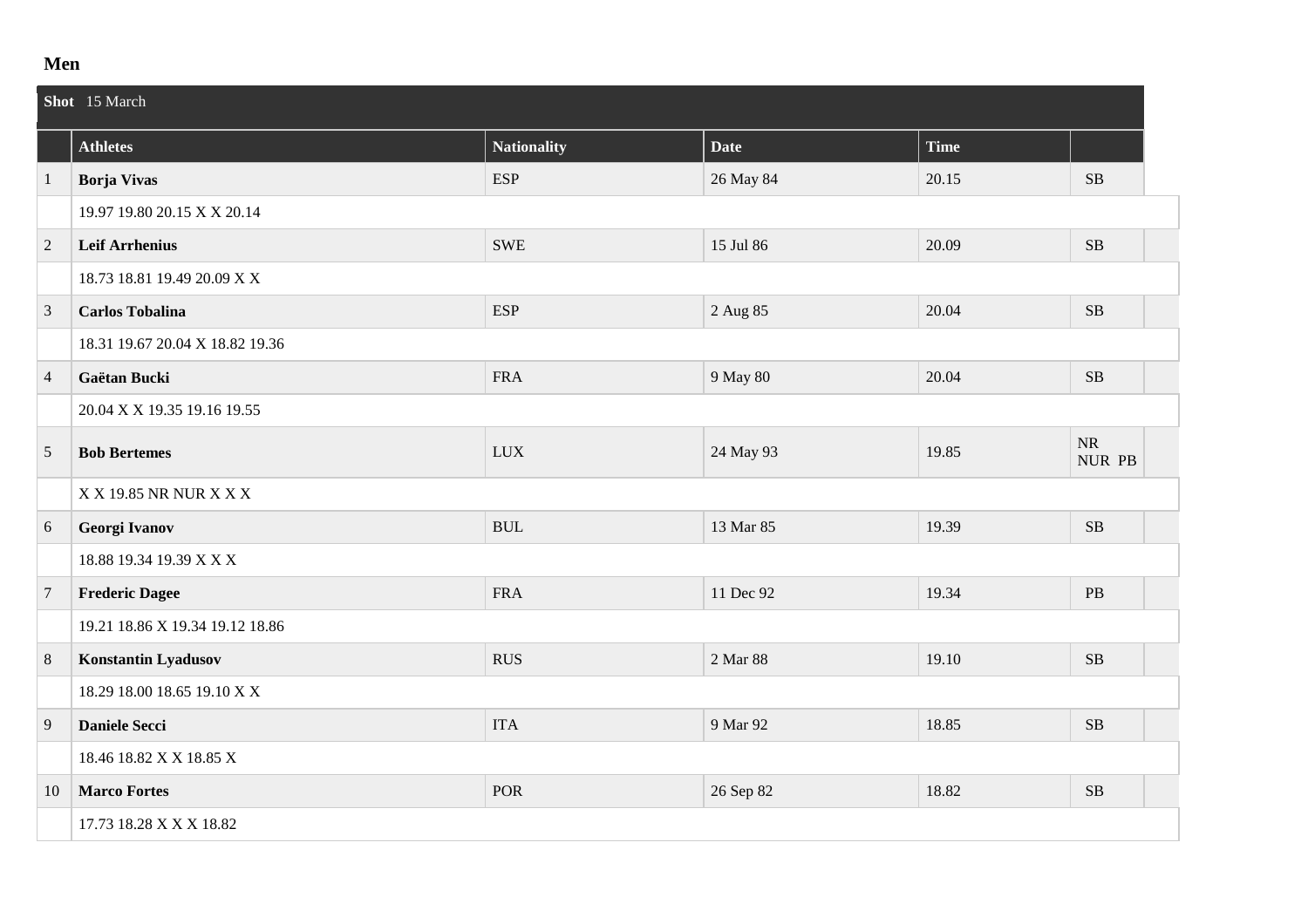|    | Shot 15 March               |                    |             |             |           |  |  |  |
|----|-----------------------------|--------------------|-------------|-------------|-----------|--|--|--|
|    | <b>Athletes</b>             | <b>Nationality</b> | <b>Date</b> | <b>Time</b> |           |  |  |  |
| 11 | <b>Kristo Galeta</b>        | <b>EST</b>         | 9 Apr 83    | 18.79       | <b>SB</b> |  |  |  |
|    | 18.58 18.41 X 18.79 X X     |                    |             |             |           |  |  |  |
| 12 | <b>Tsanko Arnaudov</b>      | POR                | 14 Mar 92   | 18.79       | <b>SB</b> |  |  |  |
|    | X 18.79 17.65 X X X         |                    |             |             |           |  |  |  |
| 13 | <b>Viktor Samolyuk</b>      | <b>UKR</b>         | 5 Sep 86    | 17.98       | <b>SB</b> |  |  |  |
|    | 17.62 17.98 17.97 X 17.80 X |                    |             |             |           |  |  |  |
| 14 | <b>Zane Duquemin</b>        | <b>GBR</b>         | 23 Sep 91   | 17.50       | SB        |  |  |  |
|    | X X 17.50 X 17.49 17.10     |                    |             |             |           |  |  |  |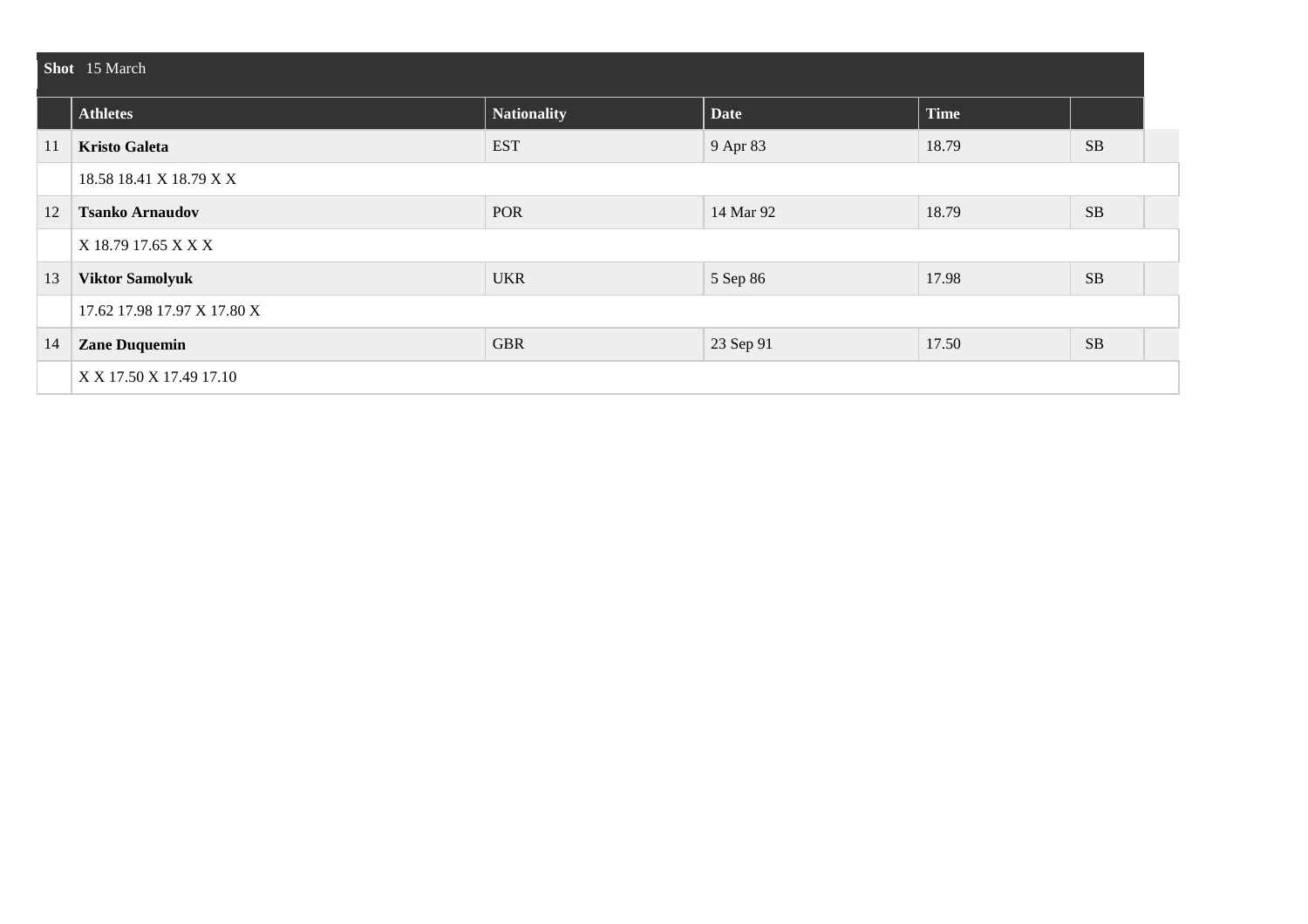|                | Discus 14 March                     |                    |             |             |           |  |  |  |
|----------------|-------------------------------------|--------------------|-------------|-------------|-----------|--|--|--|
|                | <b>Athletes</b>                     | <b>Nationality</b> | <b>Date</b> | <b>Time</b> |           |  |  |  |
| $\mathbf{1}$   | <b>Martin Kupper</b>                | <b>EST</b>         | 31 May 89   | 66.67       | PB        |  |  |  |
|                | 62.60 66.67 61.65 60.10 X 62.69     |                    |             |             |           |  |  |  |
| $\overline{2}$ | <b>Andrius Gudžius</b>              | <b>LTU</b>         | 14 Feb 91   | 65.51       | <b>SB</b> |  |  |  |
|                | 62.62 X 61.37 61.39 X 65.51         |                    |             |             |           |  |  |  |
| $\mathfrak{Z}$ | <b>Viktor Butenko</b>               | <b>RUS</b>         | 10 Mar 93   | 65.44       | $\rm SB$  |  |  |  |
|                | 59.49 61.30 65.44 X 61.98 63.26     |                    |             |             |           |  |  |  |
| $\overline{4}$ | <b>Apostolos Parellis</b>           | <b>CYP</b>         | 24 Jul 85   | 65.04       | $\rm SB$  |  |  |  |
|                | 59.62 64.22 61.08 63.45 64.15 65.04 |                    |             |             |           |  |  |  |
| 5              | <b>Axel Härstedt</b>                | <b>SWE</b>         | 28 Feb 87   | 64.69       | $\rm{PB}$ |  |  |  |
|                | 61.77 X X 64.27 64.33 64.69         |                    |             |             |           |  |  |  |
| $6\,$          | <b>Ercüment Olgundeniz</b>          | <b>TUR</b>         | 7 Jul 76    | 63.07       | SB        |  |  |  |
|                | X 56.62 X 63.07 X X                 |                    |             |             |           |  |  |  |
| $\overline{7}$ | <b>Philip Milanov</b>               | <b>BEL</b>         | 6 Jul 91    | 62.88       | $=$ SB    |  |  |  |
|                | 62.38 62.88 62.36 X 62.79 X         |                    |             |             |           |  |  |  |
| $8\phantom{1}$ | Erik Cadée                          | <b>NED</b>         | 15 Feb 84   | 62.30       | $\rm SB$  |  |  |  |
|                | X 60.37 X 62.30 60.91 X             |                    |             |             |           |  |  |  |
| 9              | <b>Nikolay Sedyuk</b>               | <b>RUS</b>         | 29 Apr 88   | 62.12       |           |  |  |  |
|                | 58.17 61.23 62.12 61.63 X X         |                    |             |             |           |  |  |  |
| 10             | <b>Oleksiy Semenov</b>              | <b>UKR</b>         | 27 Jun 82   | 59.39       |           |  |  |  |
|                | X X 56.76 59.24 59.39 X             |                    |             |             |           |  |  |  |
| 11             | <b>András Seres</b>                 | <b>HUN</b>         | 31 Jan 89   | 59.01       |           |  |  |  |
|                | 57.48 X 58.86 59.01 58.58 57.79     |                    |             |             |           |  |  |  |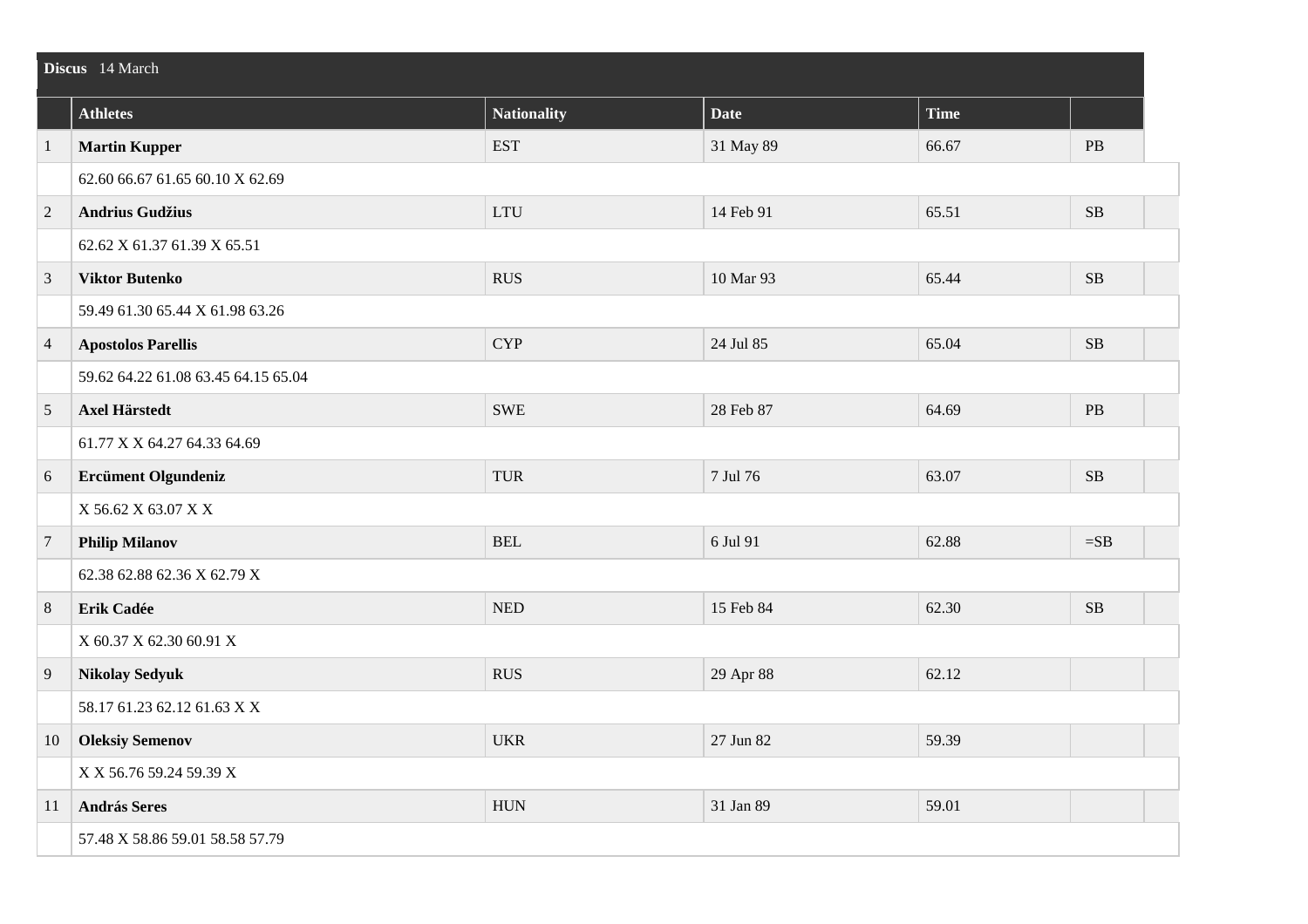| Competition B 14 March |                                     |                    |             |       |           |  |
|------------------------|-------------------------------------|--------------------|-------------|-------|-----------|--|
|                        | <b>Athletes</b>                     | <b>Nationality</b> | <b>Date</b> | Time  |           |  |
| $\mathbf{1}$           | <b>Leif Arrhenius</b>               | <b>SWE</b>         | 15 Jul 86   | 60.36 | SB        |  |
|                        | 58.70 X 59.64 59.58 59.69 60.36     |                    |             |       |           |  |
| $\overline{2}$         | <b>Federico Apolloni</b>            | <b>ITA</b>         | 14 Mar 87   | 60.04 | $\rm SB$  |  |
|                        | 57.35 57.88 60.04 58.41 58.13 58.54 |                    |             |       |           |  |
| 3                      | Giovanni Faloci                     | <b>ITA</b>         | 13 Oct 85   | 59.83 | SB        |  |
|                        | X 58.23 X 58.42 59.83 59.39         |                    |             |       |           |  |
| $\overline{4}$         | János Huszák                        | <b>HUN</b>         | 5 Feb 92    | 59.25 |           |  |
|                        | 52.91 58.00 X 55.21 X 59.25         |                    |             |       |           |  |
| $\sqrt{5}$             | <b>Zane Duquemin</b>                | <b>GBR</b>         | 23 Sep 91   | 58.53 | <b>SB</b> |  |
|                        | X 58.53 X 55.71 X X                 |                    |             |       |           |  |
| 6                      | Tomáš Voňavka                       | $CZE$              | 4 Jun 90    | 58.40 | $\rm SB$  |  |
|                        | X 54.51 57.89 X 58.40 X             |                    |             |       |           |  |
| $\overline{7}$         | Jorge A. Grave                      | <b>POR</b>         | 1 Sep 82    | 57.41 | SB        |  |
|                        | 55.88 X 54.72 X X 57.41             |                    |             |       |           |  |
| 8                      | Pedro José Cuesta                   | <b>ESP</b>         | 22 Aug 83   | 56.94 |           |  |
|                        | 54.55 54.29 56.94 54.33 56.58 55.90 |                    |             |       |           |  |
| 9                      | Filipe Vital e Silva                | <b>POR</b>         | 27 Jan 83   | 55.65 | <b>SB</b> |  |
|                        | X 55.65 X X X 55.24                 |                    |             |       |           |  |
| 10                     | <b>Mark Alterman</b>                | <b>ISR</b>         | 23 Apr 88   | 54.07 | $\rm SB$  |  |
|                        | X X 54.07 X 52.57 X                 |                    |             |       |           |  |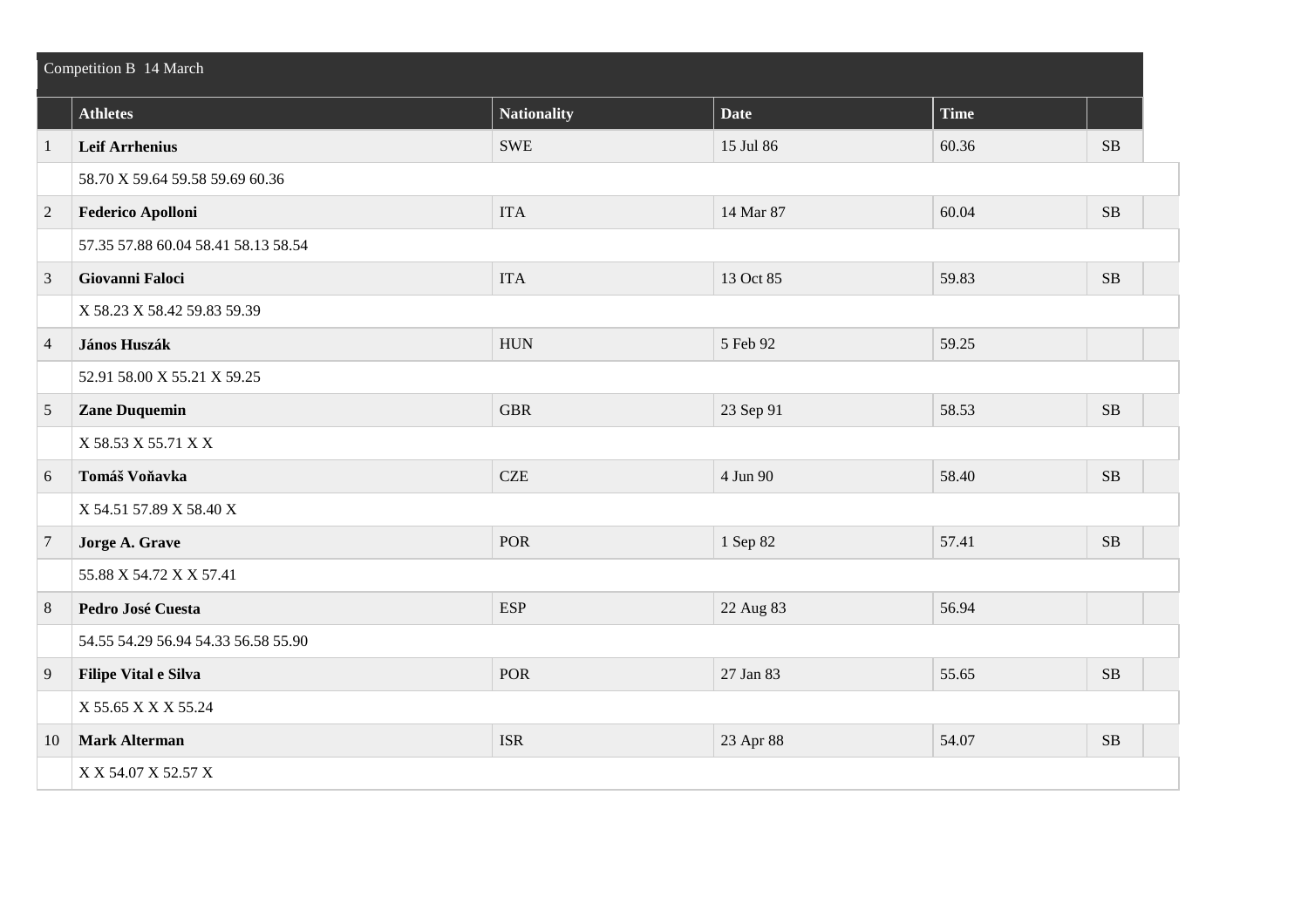|                | Hammer 14 March                     |                    |             |             |          |  |  |
|----------------|-------------------------------------|--------------------|-------------|-------------|----------|--|--|
|                | <b>Athletes</b>                     | <b>Nationality</b> | <b>Date</b> | <b>Time</b> |          |  |  |
| $\mathbf{1}$   | <b>Krisztián Pars</b>               | <b>HUN</b>         | 18 Feb 82   | 79.24       | $\rm SB$ |  |  |
|                | 77.55 77.31 75.92 79.24 X 78.64     |                    |             |             |          |  |  |
| $\overline{2}$ | <b>Pawel Fajdek</b>                 | POL                | 4 Jun 89    | 76.19       | $\rm SB$ |  |  |
|                | 74.62 76.19 X X X X                 |                    |             |             |          |  |  |
| $\mathfrak{Z}$ | <b>Serghei Marghiev</b>             | <b>MDA</b>         | 6 Nov 92    | 73.84       |          |  |  |
|                | 71.72 X X 72.59 72.25 73.84         |                    |             |             |          |  |  |
| $\overline{4}$ | <b>Yury Shayunou</b>                | <b>BLR</b>         | 22 Oct 87   | 73.27       |          |  |  |
|                | 70.76 X 73.08 73.27 71.71 72.11     |                    |             |             |          |  |  |
| $\overline{5}$ | <b>Kirill Ikonnikov</b>             | <b>RUS</b>         | 5 Mar 84    | 72.90       |          |  |  |
|                | 65.84 71.82 72.90 66.28 X X         |                    |             |             |          |  |  |
| 6              | <b>Javier Cienfuegos</b>            | <b>ESP</b>         | 15 Jul 90   | 71.35       |          |  |  |
|                | X 70.86 71.35 67.71 69.57 70.76     |                    |             |             |          |  |  |
| $\overline{7}$ | Siarhei Kalamoyets                  | <b>BLR</b>         | 11 Aug 89   | 70.71       |          |  |  |
|                | 66.85 X X X X 70.71                 |                    |             |             |          |  |  |
| $\,8\,$        | <b>Chris Bennett</b>                | <b>GBR</b>         | 17 Dec 89   | 70.65       | SB       |  |  |
|                | X 68.25 70.15 70.65 66.58 69.59     |                    |             |             |          |  |  |
| $\overline{9}$ | <b>Yevhen Vynohradov</b>            | <b>UKR</b>         | 30 Apr 84   | 70.39       |          |  |  |
|                | X 66.76 67.93 X 69.46 70.39         |                    |             |             |          |  |  |
| 10             | <b>Constantions Stathelakos</b>     | <b>CYP</b>         | 30 Dec 87   | 69.76       | SB       |  |  |
|                | 67.56 69.76 X 68.58 68.32 69.49     |                    |             |             |          |  |  |
| 11             | <b>Denis Lukyanov</b>               | <b>RUS</b>         | 14 Jul 89   | 69.67       |          |  |  |
|                | 68.60 68.74 65.83 69.67 65.56 69.03 |                    |             |             |          |  |  |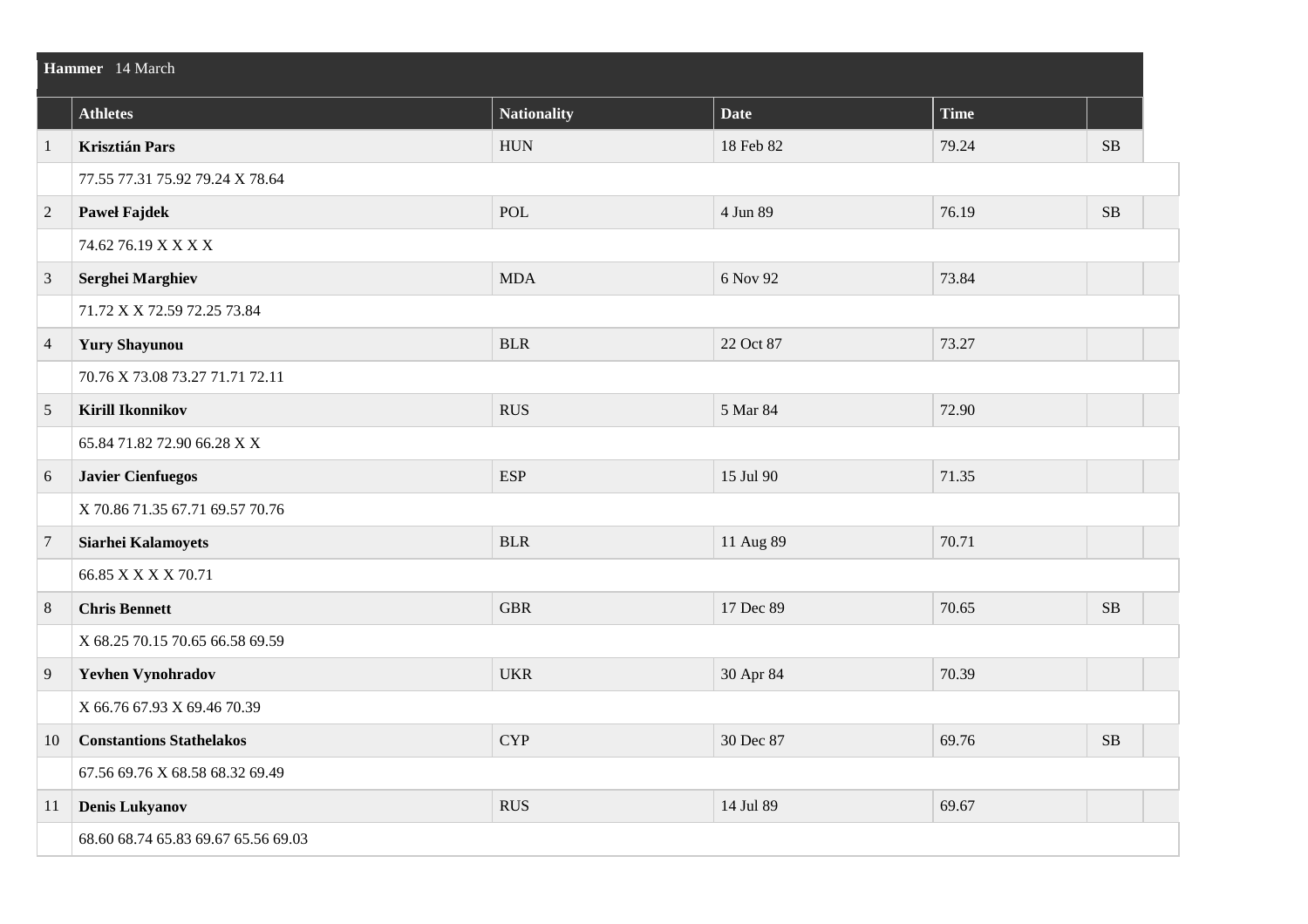| Hammer 14 March |                                     |                    |             |             |           |  |  |
|-----------------|-------------------------------------|--------------------|-------------|-------------|-----------|--|--|
|                 | <b>Athletes</b>                     | <b>Nationality</b> | <b>Date</b> | <b>Time</b> |           |  |  |
| 12              | <b>Mark Dry</b>                     | <b>GBR</b>         | 11 Oct 87   | 69.25       | <b>SB</b> |  |  |
|                 | X X X 69.25 68.84 68.09             |                    |             |             |           |  |  |
| 13              | Nejc Pleško                         | <b>SLO</b>         | 9 Oct 92    | 68.92       |           |  |  |
|                 | 68.66 X 68.92 67.97 61.48 65.46     |                    |             |             |           |  |  |
| 14              | Ákos Hudi                           | <b>HUN</b>         | 10 Aug 91   | 68.90       |           |  |  |
|                 | 67.29 68.90 66.90 X 66.16 65.56     |                    |             |             |           |  |  |
| 15              | Nicola Vizzoni                      | <b>ITA</b>         | 4 Jan 73    | 68.13       | <b>SB</b> |  |  |
|                 | 67.27 X 66.05 X 67.34 68.13         |                    |             |             |           |  |  |
| 16              | António Vital e Silva               | POR                | 23 Jan 88   | 63.45       | $\rm SB$  |  |  |
|                 | 61.44 61.70 63.19 61.54 62.66 63.45 |                    |             |             |           |  |  |
| 17              | <b>Mart Olman</b>                   | <b>EST</b>         | 27 Jan 89   | 61.45       | <b>SB</b> |  |  |
|                 | 59.28 61.45 X X X 60.42             |                    |             |             |           |  |  |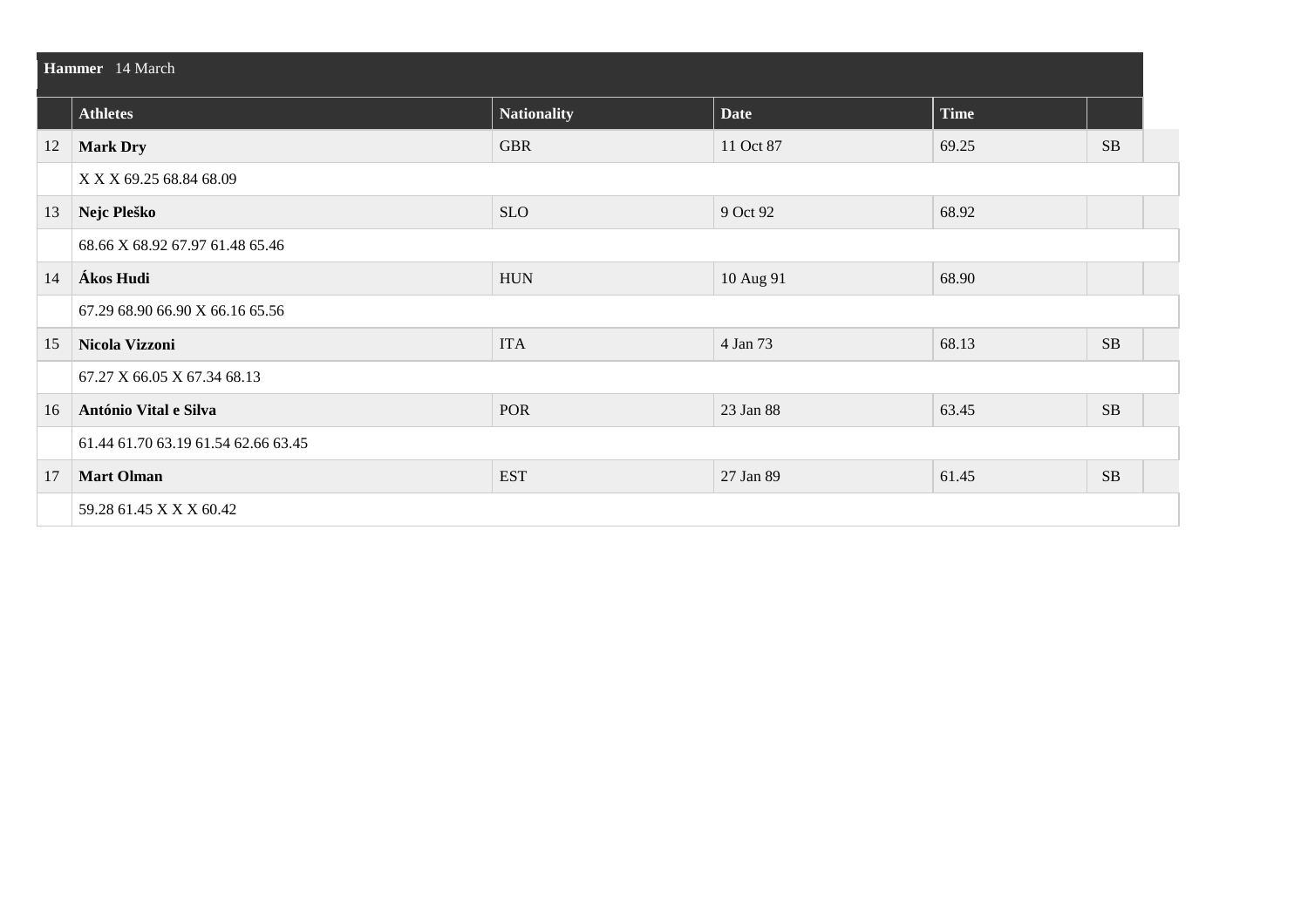|                | Javelin 15 March                    |                    |             |             |            |  |  |
|----------------|-------------------------------------|--------------------|-------------|-------------|------------|--|--|
|                | <b>Athletes</b>                     | <b>Nationality</b> | <b>Date</b> | <b>Time</b> |            |  |  |
| $\mathbf{1}$   | <b>Valeriy Iordan</b>               | <b>RUS</b>         | 14 Feb 92   | 83.00       | ${\bf SB}$ |  |  |
|                | X 77.54 83.00 X P X                 |                    |             |             |            |  |  |
| $\sqrt{2}$     | <b>Thomas Röhler</b>                | ${\tt GER}$        | 30 Sep 91   | 81.83       | $\rm SB$   |  |  |
|                | X X 79.72 X X 81.83                 |                    |             |             |            |  |  |
| $\mathfrak{Z}$ | <b>Fatih Avan</b>                   | TUR                | 1 Jan 89    | 81.45       | $\rm SB$   |  |  |
|                | 81.45 X 80.14 X X X                 |                    |             |             |            |  |  |
| $\overline{4}$ | Matija Kranjc                       | <b>SLO</b>         | 12 Jun 84   | 78.35       | $\rm SB$   |  |  |
|                | 77.19 72.88 78.35 P P P             |                    |             |             |            |  |  |
| $\overline{5}$ | Norbert Bonvecchio                  | <b>ITA</b>         | 14 Aug 85   | 77.62       | $\rm SB$   |  |  |
|                | 66.27 67.88 74.68 77.62 70.42 72.15 |                    |             |             |            |  |  |
| 6              | Patrik Ženúch                       | <b>SVK</b>         | 30 Dec 90   | 77.27       | $\rm SB$   |  |  |
|                | 73.05 77.27 X X X X                 |                    |             |             |            |  |  |
| $\overline{7}$ | <b>Oleksandr Nychyporchuk</b>       | <b>UKR</b>         | 14 Apr 92   | 75.77       |            |  |  |
|                | 75.06 X 75.77 72.22 X P             |                    |             |             |            |  |  |
| $\,8\,$        | <b>Risto Mätas</b>                  | <b>EST</b>         | 30 Apr 84   | 74.07       | $\rm SB$   |  |  |
|                | X 74.07 X X X 72.71                 |                    |             |             |            |  |  |
| 9              | Zigismunds Sirmais                  | <b>LAT</b>         | 6 May 92    | 73.25       | <b>SB</b>  |  |  |
|                | 73.25 72.67 X 72.92 X X             |                    |             |             |            |  |  |
| 10             | <b>Aliaksandr Ashomka</b>           | <b>BLR</b>         | 18 Feb 84   | 72.78       |            |  |  |
|                | 72.60 72.78 X 70.44 X 70.95         |                    |             |             |            |  |  |
| 11             | <b>Martin Benák</b>                 | <b>SVK</b>         | 27 May 88   | 68.40       | $\rm SB$   |  |  |
|                | X 68.40 66.94 X P P                 |                    |             |             |            |  |  |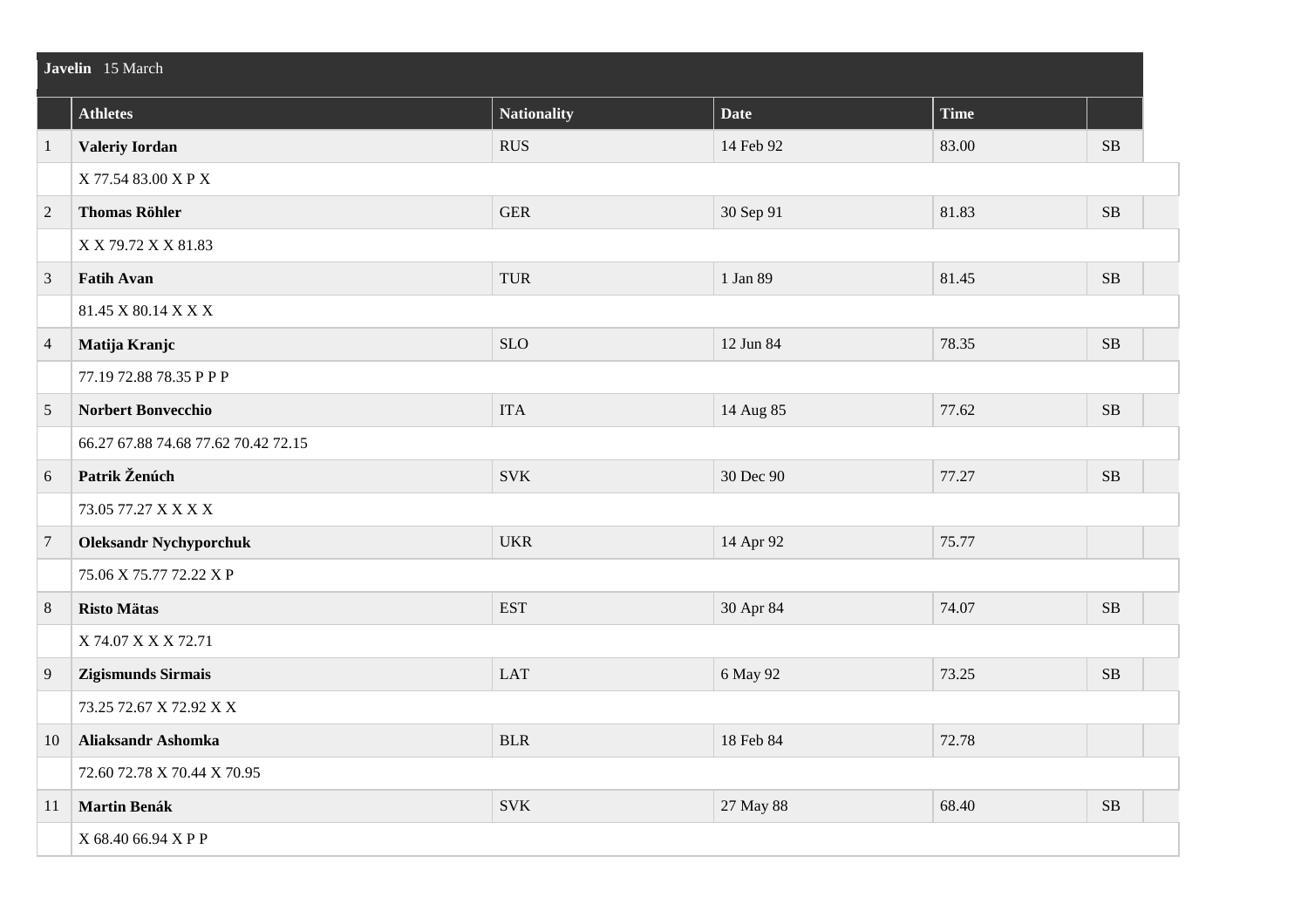| Javelin 15 March |                     |                    |                   |             |  |  |  |
|------------------|---------------------|--------------------|-------------------|-------------|--|--|--|
|                  | <b>Athletes</b>     | <b>Nationality</b> | Date <sup>1</sup> | <b>Time</b> |  |  |  |
|                  | 12 Dejan Mileusnic  | <b>BIH</b>         | 16 Nov 91         | 68.10       |  |  |  |
|                  | 67.16 68.10 P P P P |                    |                   |             |  |  |  |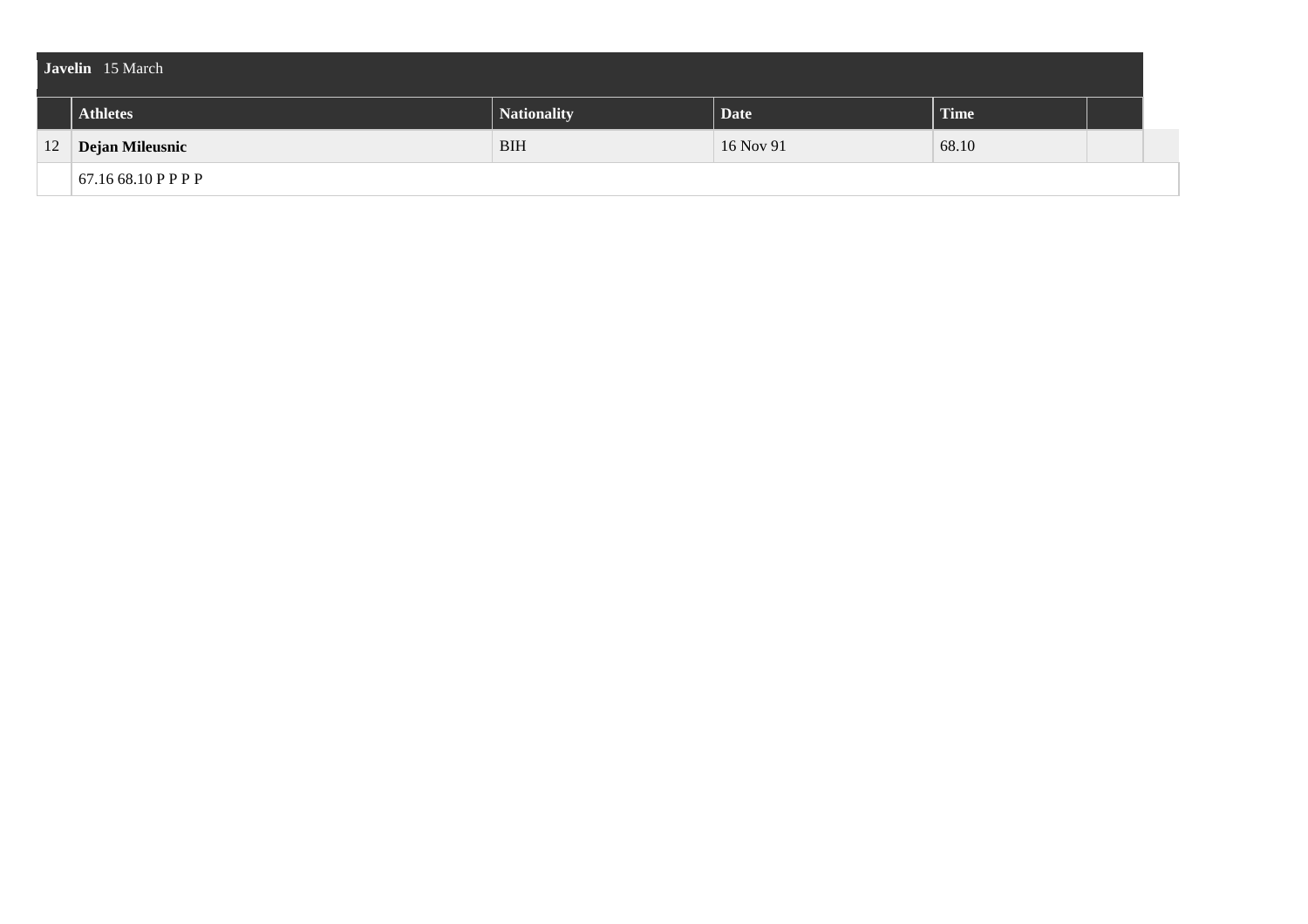|                | Competition B 15 March              |                    |             |             |          |  |  |
|----------------|-------------------------------------|--------------------|-------------|-------------|----------|--|--|
|                | <b>Athletes</b>                     | <b>Nationality</b> | <b>Date</b> | <b>Time</b> |          |  |  |
| $\mathbf{1}$   | <b>Gudmundur Sverrisson</b>         | <b>ISL</b>         | 24 May 90   | 74.90       | SB       |  |  |
|                | 72.07 72.02 74.57 74.36 73.39 74.90 |                    |             |             |          |  |  |
| $\overline{2}$ | George Catalin Zaharia              | <b>ROU</b>         | 95          | 70.73       |          |  |  |
|                | 68.60 63.73 61.57 X X 70.73         |                    |             |             |          |  |  |
| 3              | <b>Roberto Bertolini</b>            | <b>ITA</b>         | 9 Oct 85    | 70.24       |          |  |  |
|                | 68.83 X X 67.67 70.24 X             |                    |             |             |          |  |  |
| $\overline{4}$ | <b>Alexandru Novac</b>              | <b>ROU</b>         | 24 Mar 97   | 69.63       |          |  |  |
|                | 62.66 64.80 X 65.45 65.21 69.63     |                    |             |             |          |  |  |
| 5              | <b>Hélder Pestana</b>               | POR                | 11 Feb 87   | 69.17       | $\rm SB$ |  |  |
|                | 68.14 66.97 66.40 69.17 X X         |                    |             |             |          |  |  |
| $6\,$          | Jordi Sánchez                       | <b>ESP</b>         | 9 Aug 85    | 68.96       |          |  |  |
|                | 68.77 66.05 68.96 66.64 X X         |                    |             |             |          |  |  |
| $\overline{7}$ | Tamás Gulyás                        | <b>HUN</b>         | 23 Apr 93   | 68.32       | $\rm SB$ |  |  |
|                | 68.32 66.59 64.57 61.32 64.66 66.49 |                    |             |             |          |  |  |
| $\,8\,$        | <b>German Komarov</b>               | <b>RUS</b>         | 14 Dec 94   | 68.08       |          |  |  |
|                | $\rm X$ 68.08 X X X X               |                    |             |             |          |  |  |
| 9              | <b>Attila Rab</b>                   | ${\rm HUN}$        | 27 Mar 94   | 67.04       |          |  |  |
|                | 64.81 64.41 65.48 67.04 62.79 65.48 |                    |             |             |          |  |  |
| 10             | <b>Tiago Aperta</b>                 | POR                | 15 Jan 92   | 65.38       | SB       |  |  |
|                | 55.66 61.64 65.38 X X X             |                    |             |             |          |  |  |
| 11             | <b>Tun Wagner</b>                   | <b>LUX</b>         | 20 Oct 88   | 63.75       | $\rm SB$ |  |  |
|                | X X X 63.75 X X                     |                    |             |             |          |  |  |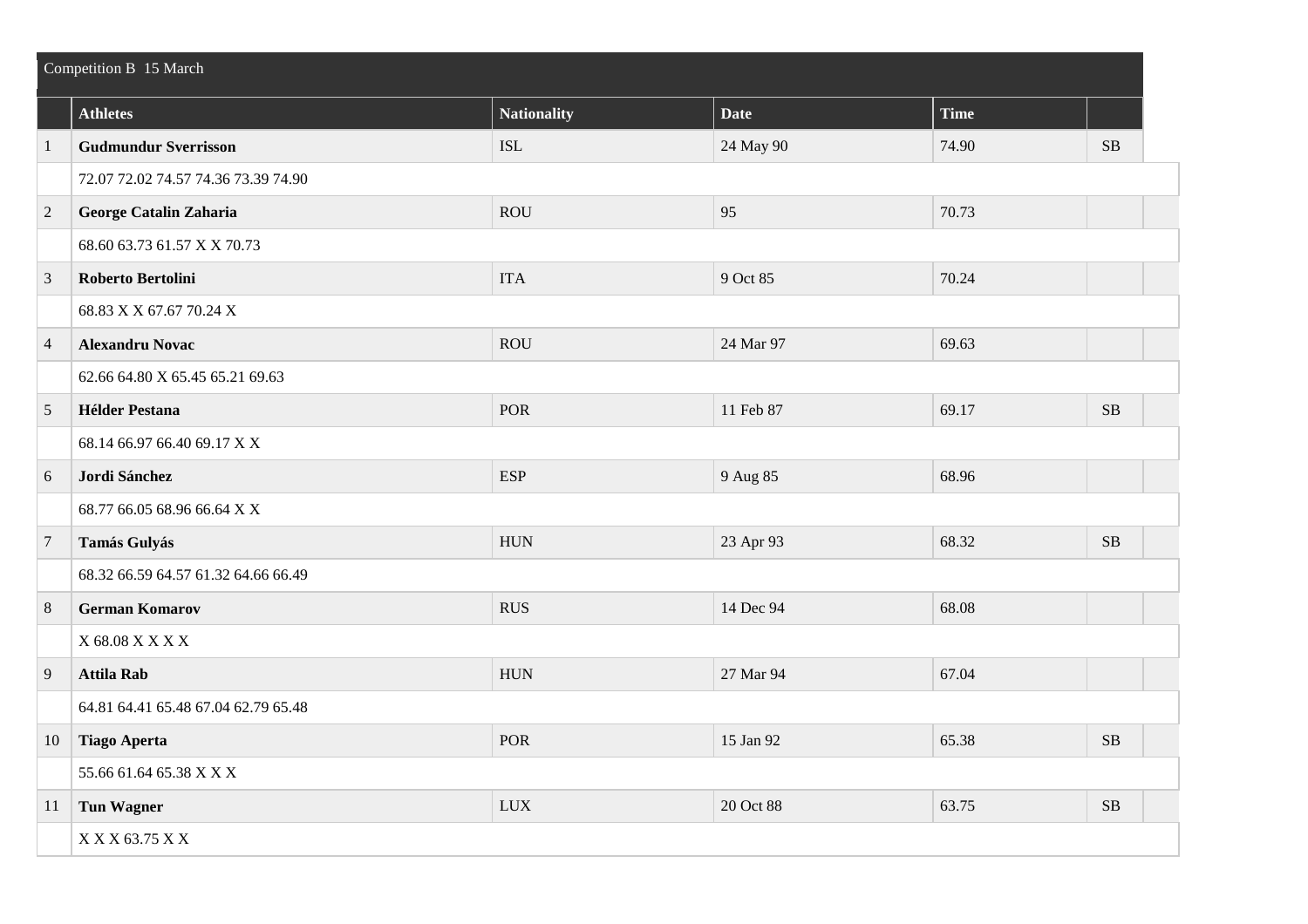#### **Women**

|                | Shot 14 March                       |                    |             |       |           |  |  |
|----------------|-------------------------------------|--------------------|-------------|-------|-----------|--|--|
|                | <b>Athletes</b>                     | <b>Nationality</b> | <b>Date</b> | Time  |           |  |  |
| $\mathbf{1}$   | <b>Yulia Leantsiuk</b>              | <b>BLR</b>         | 31 Jan 84   | 18.56 | SB        |  |  |
|                | 18.32 18.56 18.27 18.48 18.31 18.16 |                    |             |       |           |  |  |
| $\overline{2}$ | <b>Anita Márton</b>                 | ${\rm HUN}$        | 15 Jan 89   | 17.59 | SB        |  |  |
|                | 17.24 17.41 17.24 X 17.59 X         |                    |             |       |           |  |  |
| $\overline{3}$ | <b>Chiara Rosa</b>                  | <b>ITA</b>         | 28 Jan 83   | 17.38 | $\rm SB$  |  |  |
|                | 16.70 17.38 17.12 X 17.03 17.05     |                    |             |       |           |  |  |
| $\overline{4}$ | Radoslava Mavrodieva                | <b>BUL</b>         | 13 Mar 87   | 17.17 | <b>SB</b> |  |  |
|                | 17.17 17.14 17.13 X X X             |                    |             |       |           |  |  |
| $\overline{5}$ | <b>Alena Abrahmchuk</b>             | <b>BLR</b>         | 14 Feb 88   | 17.11 | SB        |  |  |
|                | 16.92 17.11 X X 17.08 X             |                    |             |       |           |  |  |
| 6              | Lena Urbaniak                       | <b>GER</b>         | 31 Oct 92   | 16.69 | $\rm SB$  |  |  |
|                | 15.88 X 16.69 X X X                 |                    |             |       |           |  |  |
| $\overline{7}$ | <b>Denise Hinrichs</b>              | <b>GER</b>         | 7 Jun 87    | 16.58 | SB        |  |  |
|                | X 16.58 X 16.11 X 16.48             |                    |             |       |           |  |  |
| 8              | Anastasiya Podolskaya               | <b>RUS</b>         | 18 Aug 90   | 16.45 | $\rm SB$  |  |  |
|                | X 16.45 X X X X                     |                    |             |       |           |  |  |
| 9              | Julaika Nicoletti                   | <b>ITA</b>         | 20 Mar 88   | 16.36 | SB        |  |  |
|                | 15.84 X 15.96 X 16.36 X             |                    |             |       |           |  |  |
| 10             | Úrsula Ruiz                         | <b>ESP</b>         | 11 Aug 83   | 16.20 |           |  |  |
|                | 15.82 X 16.20 X 16.11 16.11         |                    |             |       |           |  |  |
| 11             | <b>Trine Mulbjerg</b>               | <b>DEN</b>         | 23 Apr 90   | 16.12 | SB        |  |  |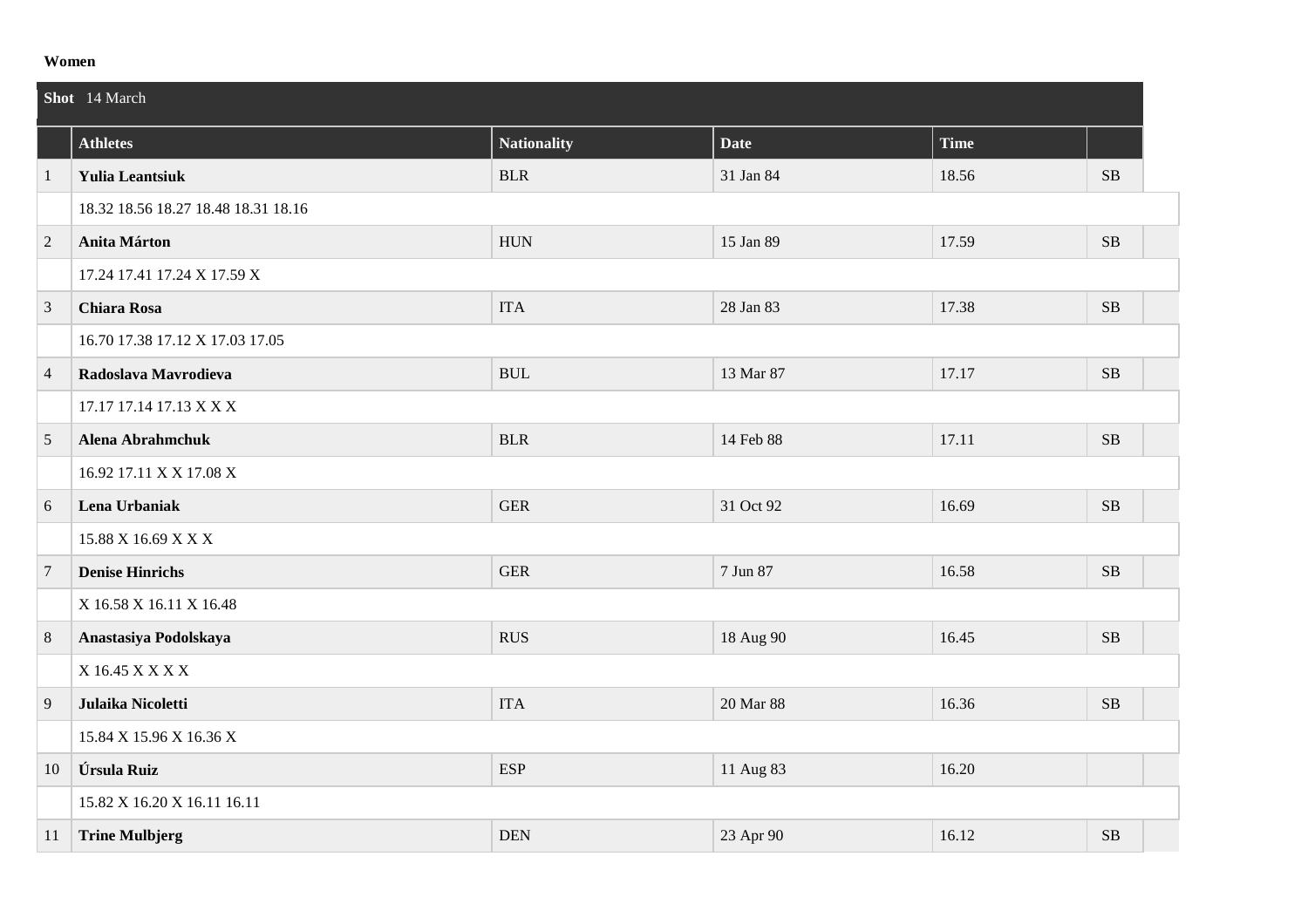|    | Shot 14 March                   |                    |             |             |           |  |  |  |
|----|---------------------------------|--------------------|-------------|-------------|-----------|--|--|--|
|    | <b>Athletes</b>                 | <b>Nationality</b> | <b>Date</b> | <b>Time</b> |           |  |  |  |
|    | X X 15.68 X 16.12 15.38         |                    |             |             |           |  |  |  |
| 12 | Jessica Cérival                 | <b>FRA</b>         | 20 Jan 82   | 15.91       | <b>SB</b> |  |  |  |
|    | 15.67 15.66 15.45 15.45 15.91 X |                    |             |             |           |  |  |  |
| 13 | Jana Kárníková                  | <b>CZE</b>         | 14 Feb 81   | 15.50       | SB        |  |  |  |
|    | 14.77 X 15.19 14.87 15.50 X     |                    |             |             |           |  |  |  |
| 14 | <b>Anu Teesaar</b>              | <b>EST</b>         | 15 Feb 83   | 14.87       | <b>SB</b> |  |  |  |
|    | 13.94 14.14 14.82 14.87 X X     |                    |             |             |           |  |  |  |
| 15 | Viktoriya Klochko               | <b>UKR</b>         | 2 Sep 92    | 14.49       | $\rm SB$  |  |  |  |
|    | X 13.92 14.01 X 13.83 14.49     |                    |             |             |           |  |  |  |
| 16 | Dilek Özada                     | <b>TUR</b>         | 1 Oct 93    | 14.05       |           |  |  |  |
|    | 14.05 13.52 13.77 X 13.50 13.35 |                    |             |             |           |  |  |  |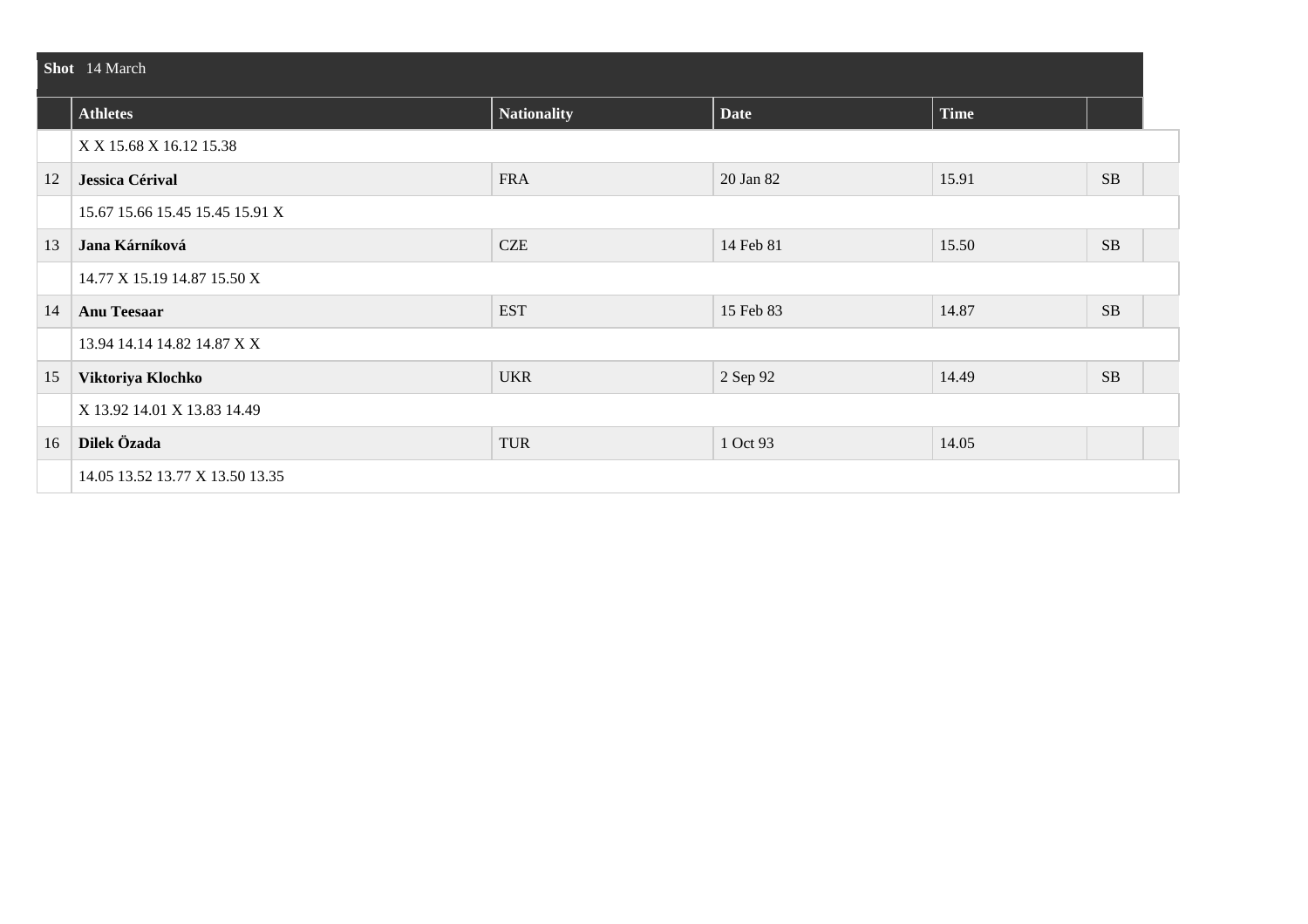|                | Discus 15 March                     |                    |             |             |           |  |  |
|----------------|-------------------------------------|--------------------|-------------|-------------|-----------|--|--|
|                | <b>Athletes</b>                     | <b>Nationality</b> | <b>Date</b> | <b>Time</b> |           |  |  |
| $\mathbf{1}$   | <b>Nadine Müller</b>                | <b>GER</b>         | 21 Nov 85   | 65.27       | <b>SB</b> |  |  |
|                | X 65.27 X 64.23 57.33 64.25         |                    |             |             |           |  |  |
| $\overline{2}$ | Mélina Robert-Michon                | <b>FRA</b>         | 18 Jul 79   | 64.75       | $\rm SB$  |  |  |
|                | 60.76 64.75 63.36 60.46 61.68 X     |                    |             |             |           |  |  |
| 3              | <b>Irina Rodrigues</b>              | <b>POR</b>         | 5 Feb 91    | 63.25       | <b>PB</b> |  |  |
|                | 63.01 X X X 63.25 57.23             |                    |             |             |           |  |  |
| $\overline{4}$ | <b>Shanice Craft</b>                | <b>GER</b>         | 15 May 93   | 63.22       | <b>SB</b> |  |  |
|                | 62.13 X 60.81 63.22 X X             |                    |             |             |           |  |  |
| 5              | Sanna Kämäräinen                    | ${\rm FIN}$        | 8 Feb 86    | 61.07       | PB        |  |  |
|                | X 61.07 60.67 X X X                 |                    |             |             |           |  |  |
| 6              | Zinaida Sendriūtė                   | <b>LTU</b>         | 20 Dec 84   | 59.65       | <b>SB</b> |  |  |
|                | 54.63 58.84 59.65 58.16 58.68       |                    |             |             |           |  |  |
| $\overline{7}$ | Yuliya Maltseva                     | <b>RUS</b>         | 30 Nov 90   | 59.53       | SB        |  |  |
|                | X 59.53 X X 54.97 X                 |                    |             |             |           |  |  |
| $8\phantom{1}$ | Nataliya Semenova                   | <b>UKR</b>         | 7 Jul 82    | 58.21       |           |  |  |
|                | 58.21 57.71 X X 56.98 X             |                    |             |             |           |  |  |
| 9              | Eliška Staňková                     | <b>CZE</b>         | 11 Nov 84   | 57.24       | <b>SB</b> |  |  |
|                | 55.26 57.24 55.91 55.27 56.72 55.11 |                    |             |             |           |  |  |
| 10             | Jitka Kubelová                      | <b>CZE</b>         | 2 Oct 91    | 55.71       | $\rm SB$  |  |  |
|                | X 51.03 55.63 X X 55.71             |                    |             |             |           |  |  |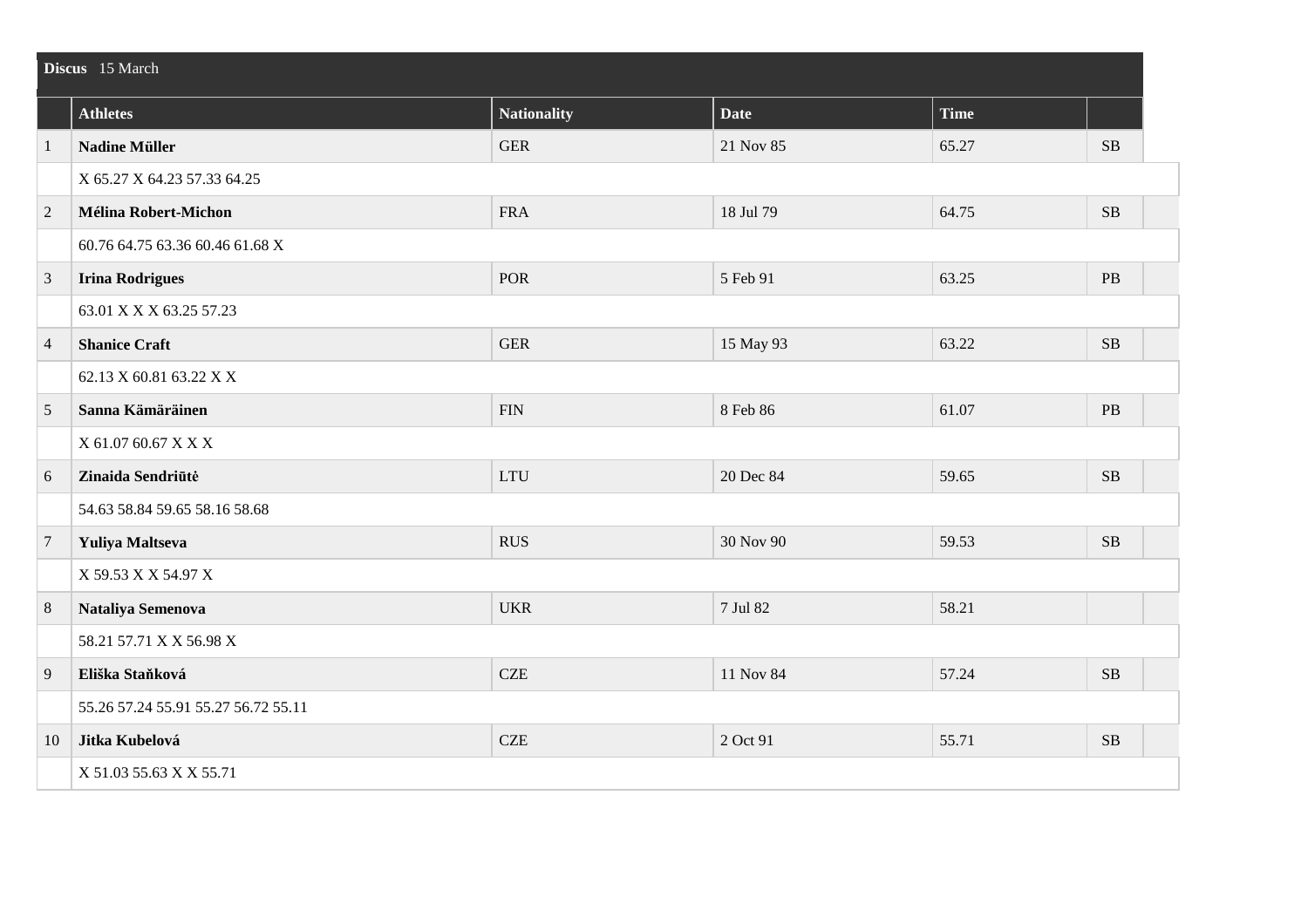|                | Competition B 15 March              |                    |             |       |           |  |  |
|----------------|-------------------------------------|--------------------|-------------|-------|-----------|--|--|
|                | <b>Athletes</b>                     | <b>Nationality</b> | <b>Date</b> | Time  |           |  |  |
| $\mathbf{1}$   | <b>Pauline Pousse</b>               | <b>FRA</b>         | 17 Sep 87   | 59.80 | $\rm{PB}$ |  |  |
|                | X 59.03 59.80 X X X                 |                    |             |       |           |  |  |
| $\overline{2}$ | Sabina Asenjo                       | <b>ESP</b>         | 3 Aug 86    | 57.68 | $\rm SB$  |  |  |
|                | 55.64 54.71 57.68 57.63 X 57.07     |                    |             |       |           |  |  |
| 3              | Yekaterina Burmistrova              | <b>RUS</b>         | 18 Aug 90   | 56.76 |           |  |  |
|                | 56.76 54.98 55.00 X 53.14 55.11     |                    |             |       |           |  |  |
| $\overline{4}$ | Stefania Strumillo                  | <b>ITA</b>         | 14 Oct 89   | 55.47 | $\rm{PB}$ |  |  |
|                | X X X 55.47 51.52 X                 |                    |             |       |           |  |  |
| 5              | Valentina Aniballi                  | <b>ITA</b>         | 19 Apr 84   | 55.00 | $\rm SB$  |  |  |
|                | 52.25 52.86 53.51 55.00 53.87 X     |                    |             |       |           |  |  |
| 6              | <b>Katrine Bebe</b>                 | <b>DEN</b>         | 27 Jan 91   | 53.96 | $\rm{PB}$ |  |  |
|                | 49.75 48.27 53.96 X X X             |                    |             |       |           |  |  |
| $\overline{7}$ | <b>Claire Fitzgerald</b>            | <b>IRL</b>         | 12 Sep 91   | 52.90 | $\rm SB$  |  |  |
|                | 48.17 50.16 52.90 49.32 50.26 48.97 |                    |             |       |           |  |  |
| $8\phantom{1}$ | <b>Alena Abrahmchuk</b>             | <b>BLR</b>         | 14 Feb 88   | 51.93 | SB        |  |  |
|                | 47.64 48.62 X X 49.37 51.93         |                    |             |       |           |  |  |
| 9              | <b>Anu Teesaar</b>                  | <b>EST</b>         | 15 Feb 83   | 50.74 | SB        |  |  |
|                | 48.53 48.98 X 50.74 50.38 49.99     |                    |             |       |           |  |  |
| 10             | Zehra Uzunbilek                     | <b>TUR</b>         | 17 Aug 93   | 49.43 | $\rm{PB}$ |  |  |
|                | 49.43 46.65 X 46.77 49.04 X         |                    |             |       |           |  |  |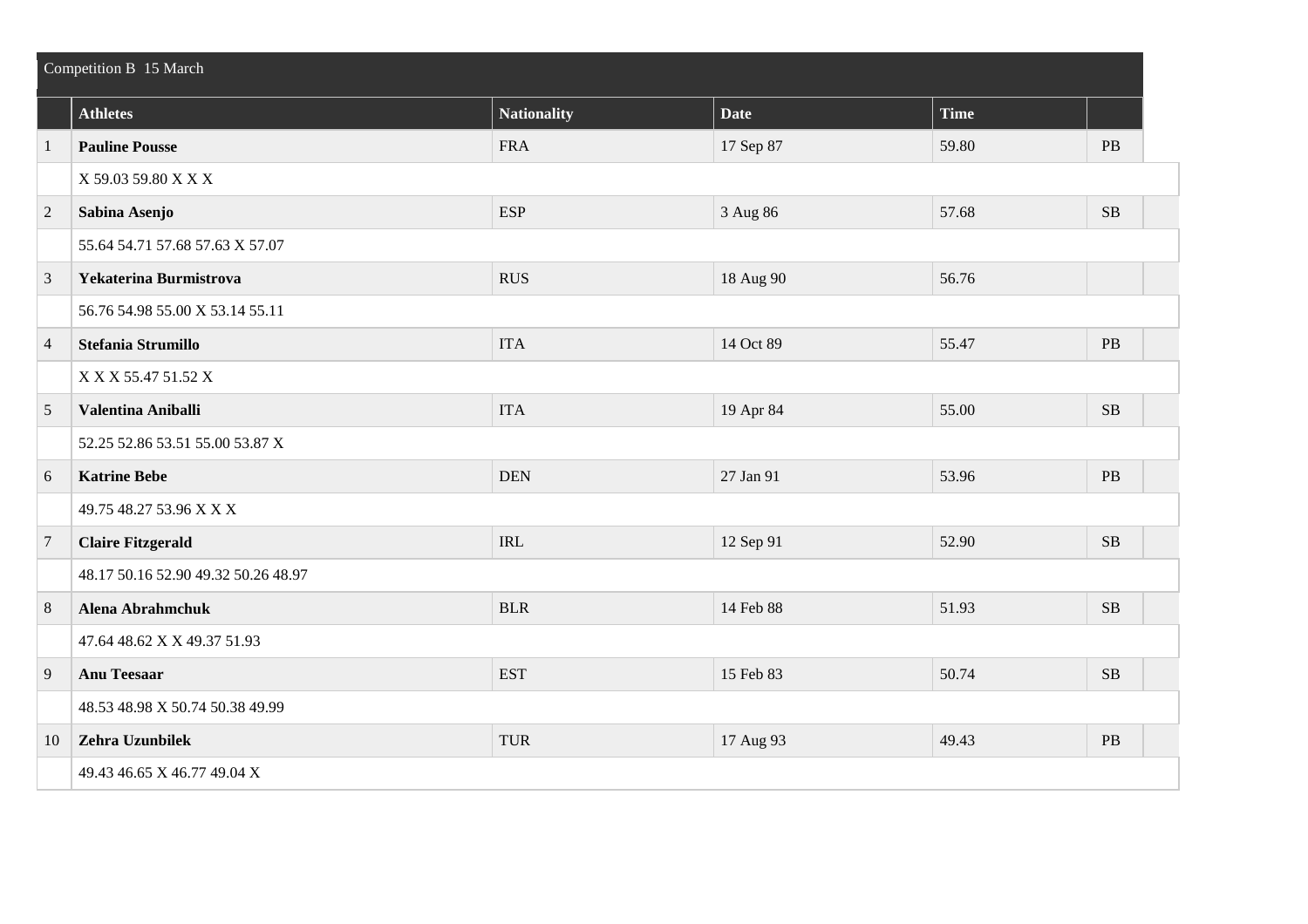|                  | Hammer 15 March                     |                    |             |             |           |  |  |  |
|------------------|-------------------------------------|--------------------|-------------|-------------|-----------|--|--|--|
|                  | <b>Athletes</b>                     | <b>Nationality</b> | <b>Date</b> | <b>Time</b> |           |  |  |  |
| $\mathbf{1}$     | Anna Bulgakova                      | <b>RUS</b>         | 17 Jan 88   | 72.06       |           |  |  |  |
|                  | X 65.52 X 72.06 67.51 67.07         |                    |             |             |           |  |  |  |
| $\overline{2}$   | <b>Joanna Fiodorow</b>              | <b>POL</b>         | 4 Mar 89    | 70.90       | <b>SB</b> |  |  |  |
|                  | 70.13 69.89 66.08 69.35 70.90 70.89 |                    |             |             |           |  |  |  |
| 3                | <b>Alexandra Tavernier</b>          | <b>FRA</b>         | 13 Dec 93   | 70.45       |           |  |  |  |
|                  | 70.45 67.19 X X 69.05 69.60         |                    |             |             |           |  |  |  |
| $\overline{4}$   | <b>Betty Heidler</b>                | ${\tt GER}$        | 14 Oct 83   | 70.42       | $\rm SB$  |  |  |  |
|                  | 65.70 69.43 70.42 69.61 X 69.22     |                    |             |             |           |  |  |  |
| 5                | <b>Kathrin Klaas</b>                | <b>GER</b>         | 6 Feb 84    | 69.89       | SB        |  |  |  |
|                  | 66.23 68.55 69.03 66.21 X 69.89     |                    |             |             |           |  |  |  |
| 6                | Martina Hrašnová                    | <b>SVK</b>         | 21 Mar 83   | 69.25       | $\rm SB$  |  |  |  |
|                  | 69.25 68.03 X X X 65.74             |                    |             |             |           |  |  |  |
| $\overline{7}$   | Silvia Salis                        | <b>ITA</b>         | 17 Sep 85   | 68.85       |           |  |  |  |
|                  | 66.35 68.85 64.55 65.96 66.50 66.27 |                    |             |             |           |  |  |  |
| $\boldsymbol{8}$ | Tereza Králová                      | <b>CZE</b>         | 22 Oct 89   | 67.12       | <b>SB</b> |  |  |  |
|                  | X 67.12 X 64.53 66.17 X             |                    |             |             |           |  |  |  |
| 9                | <b>Alena Krechyk</b>                | <b>BLR</b>         | 20 Jul 87   | 66.90       |           |  |  |  |
|                  | 66.00 X 58.31 64.45 X 66.90         |                    |             |             |           |  |  |  |
| 10               | Éva Orbán                           | <b>HUN</b>         | 29 Nov 84   | 66.03       |           |  |  |  |
|                  | X X 65.40 X 66.03 X                 |                    |             |             |           |  |  |  |
| 11               | Kateřina Šafránková                 | <b>CZE</b>         | 8 Jun 89    | 65.93       | $\rm SB$  |  |  |  |
|                  | 62.57 X X 64.43 X 65.93             |                    |             |             |           |  |  |  |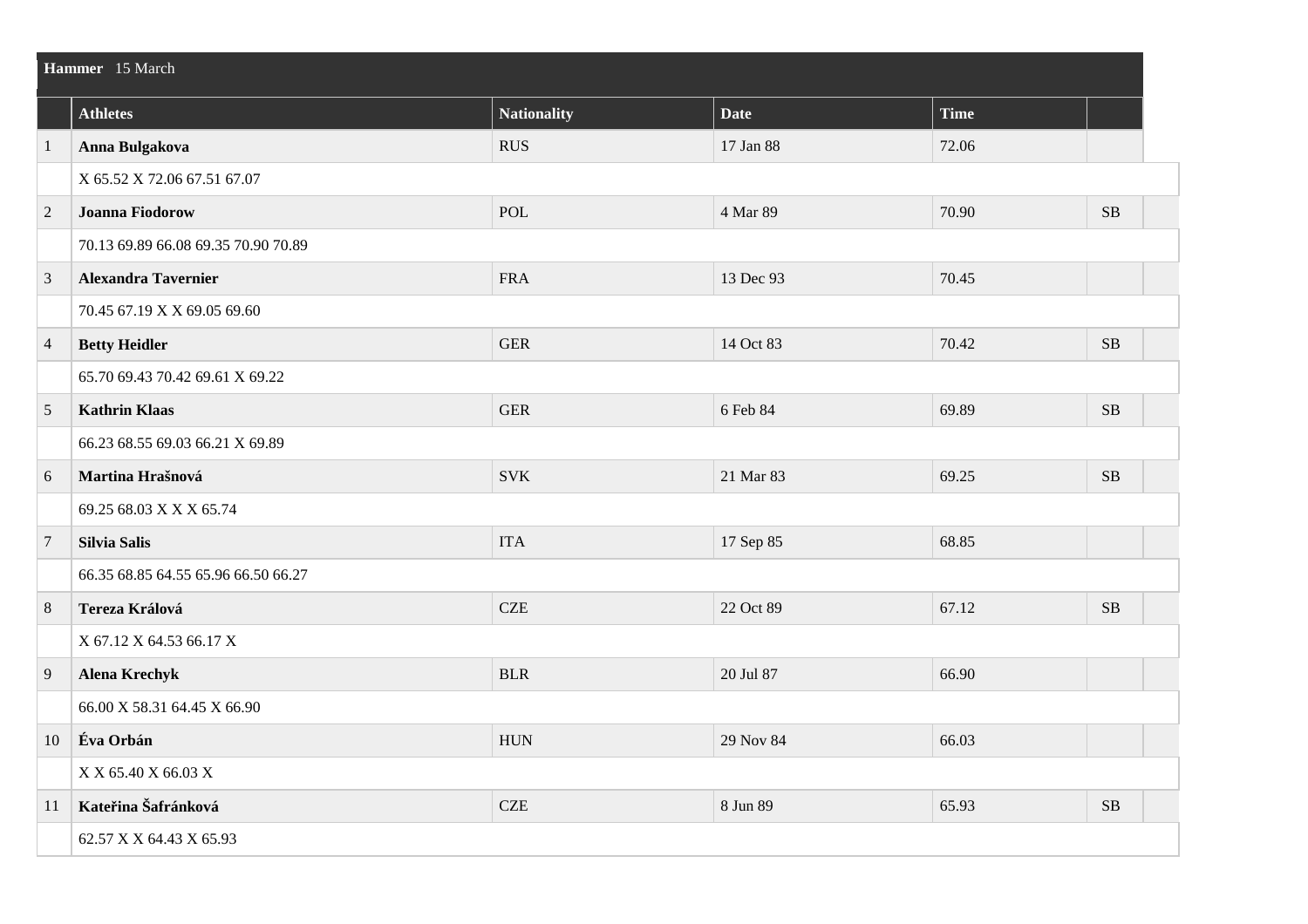|    | <b>Hammer</b> 15 March          |                    |             |             |  |  |  |  |  |
|----|---------------------------------|--------------------|-------------|-------------|--|--|--|--|--|
|    | <b>Athletes</b>                 | <b>Nationality</b> | <b>Date</b> | <b>Time</b> |  |  |  |  |  |
| 12 | Nikola Lomnická                 | <b>SVK</b>         | 16 Sep 88   | 65.83       |  |  |  |  |  |
|    | 63.90 61.92 65.14 65.83 X 62.59 |                    |             |             |  |  |  |  |  |
| 13 | Iryna Novozhylova               | <b>UKR</b>         | 7 Jan 86    | 64.89       |  |  |  |  |  |
|    | 59.54 64.89 X 59.10 59.16 59.07 |                    |             |             |  |  |  |  |  |
| 14 | Marina Nikişenko                | <b>MDA</b>         | 28 Jun 86   | 64.65       |  |  |  |  |  |
|    | 63.61 64.53 64.65 X X 62.74     |                    |             |             |  |  |  |  |  |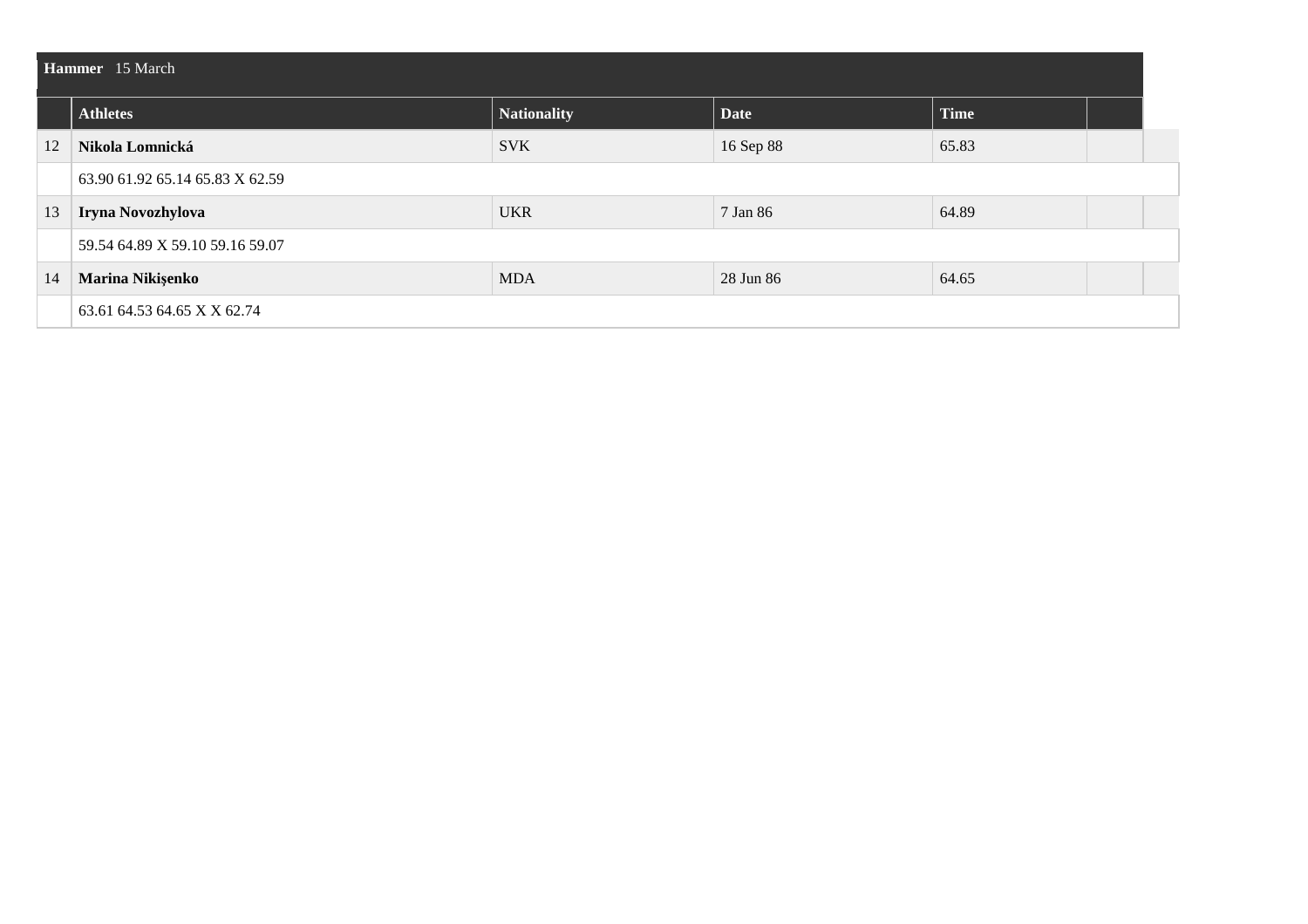|                | Competition B 15 March          |             |             |             |           |  |  |
|----------------|---------------------------------|-------------|-------------|-------------|-----------|--|--|
|                | <b>Athletes</b>                 | Nationality | <b>Date</b> | <b>Time</b> |           |  |  |
| $\mathbf{1}$   | <b>Audrey Ciofani</b>           | <b>FRA</b>  | 13 Mar 96   | 68.20       | $\rm{PB}$ |  |  |
|                | 64.43 66.43 64.57 X 68.20 X     |             |             |             |           |  |  |
| $\overline{2}$ | Réka Gyurátz                    | <b>HUN</b>  | 31 May 96   | 67.98       | NJR PB    |  |  |
|                | 63.36 X 64.25 66.99 67.31 67.98 |             |             |             |           |  |  |
| $\mathfrak{Z}$ | <b>Berta Castells</b>           | <b>ESP</b>  | 24 Jan 84   | 66.21       | $\rm SB$  |  |  |
|                | 62.78 63.97 X 66.21 X 65.72     |             |             |             |           |  |  |
| $\overline{4}$ | Laura Redondo                   | <b>ESP</b>  | 3 Jul 88    | 65.47       |           |  |  |
|                | 64.41 62.49 63.81 65.47 X 64.26 |             |             |             |           |  |  |
| 5              | <b>Marinda Petersson</b>        | <b>SWE</b>  | 3 Feb 95    | 63.65       | $\rm{PB}$ |  |  |
|                | 62.16 62.93 61.98 X 63.28 63.65 |             |             |             |           |  |  |
| 6              | <b>Paraskevi Theodorou</b>      | <b>CYP</b>  | 15 Mar 86   | 63.13       | SB        |  |  |
|                | 58.68 61.47 63.13 X X 61.37     |             |             |             |           |  |  |
| $\overline{7}$ | Kati Ojaloo                     | <b>EST</b>  | 31 Jan 90   | 62.98       | $\rm SB$  |  |  |
|                | 60.68 62.98 X 62.20 62.52 X     |             |             |             |           |  |  |
| $\,8\,$        | Barbara Špiler                  | <b>SLO</b>  | 2 Jan 92    | 62.74       |           |  |  |
|                | 62.15 61.39 X 62.74 62.72 X     |             |             |             |           |  |  |
| 9              | Zeliha Uzunbilek                | <b>TUR</b>  | 10 Jun 91   | 61.29       |           |  |  |
|                | 59.49 61.29 X 61.09 59.64 59.68 |             |             |             |           |  |  |
| 10             | <b>Vanessa Sterckendries</b>    | <b>BEL</b>  | 15 Sep 95   | 59.67       |           |  |  |
|                | 58.93 X 59.67 59.15 X X         |             |             |             |           |  |  |
| 11             | <b>Nicole Zihlmann</b>          | SUI         | 30 Jul 86   | 56.90       | $\rm SB$  |  |  |
|                | 53.35 56.90 X 56.62 X 55.59     |             |             |             |           |  |  |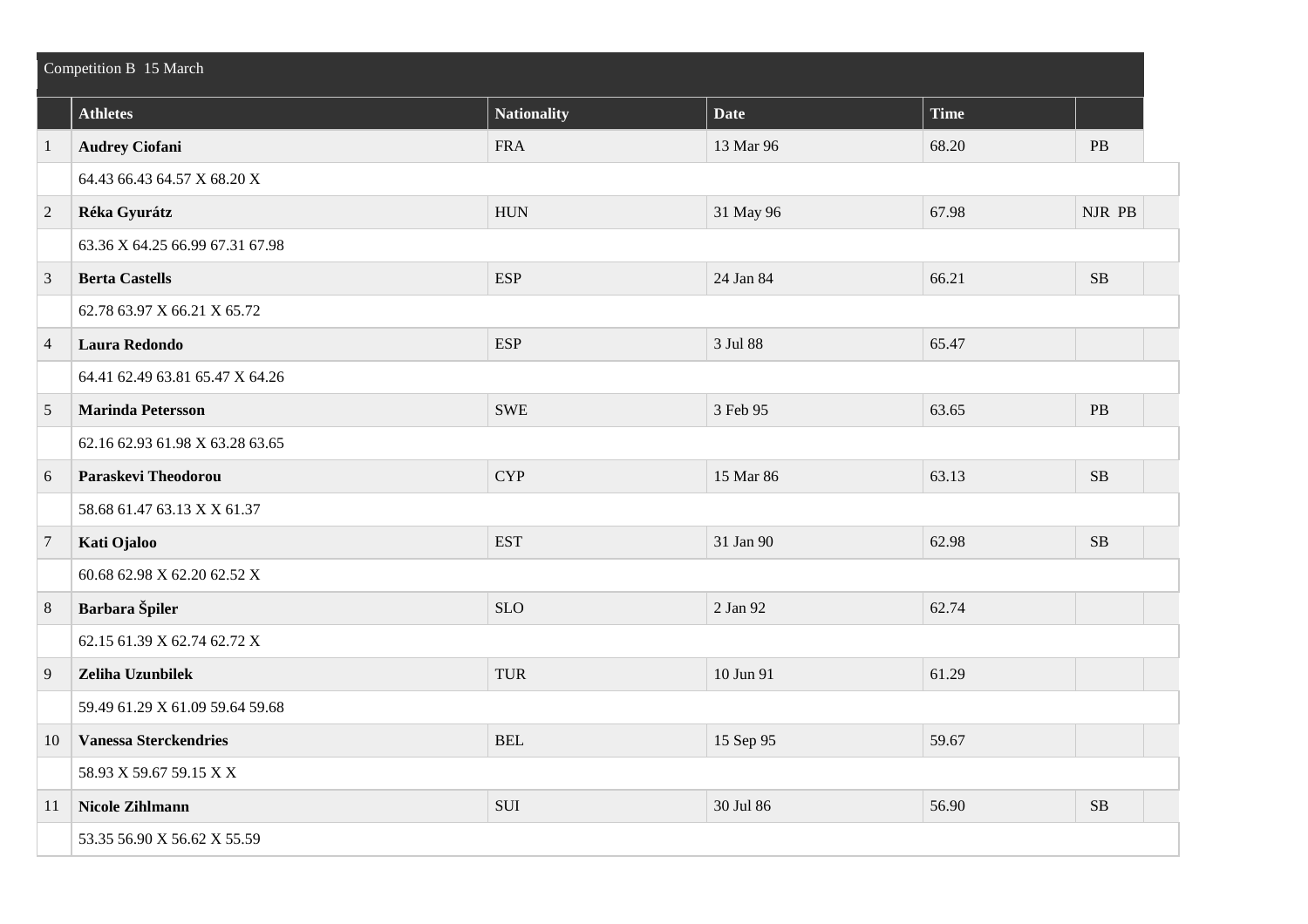|                | Javelin 14 March                    |                    |             |             |           |  |  |
|----------------|-------------------------------------|--------------------|-------------|-------------|-----------|--|--|
|                | <b>Athletes</b>                     | <b>Nationality</b> | <b>Date</b> | <b>Time</b> |           |  |  |
| $\mathbf{1}$   | <b>Martina Ratej</b>                | <b>SLO</b>         | 2 Nov 81    | 62.43       |           |  |  |
|                | 57.31 56.73 X 56.43 X 62.43         |                    |             |             |           |  |  |
| $\overline{2}$ | <b>Linda Stahl</b>                  | <b>GER</b>         | 2 Oct 85    | 62.12       | <b>SB</b> |  |  |
|                | 56.52 57.14 56.18 62.12 57.35 X     |                    |             |             |           |  |  |
| 3              | <b>Katharina Molitor</b>            | <b>GER</b>         | 8 Nov 83    | 62.08       | $\rm SB$  |  |  |
|                | 50.72 56.36 62.08 X 56.99 60.61     |                    |             |             |           |  |  |
| $\overline{4}$ | Viktoriya Sudarushkina              | <b>RUS</b>         | 2 Sep 90    | 59.06       |           |  |  |
|                | X 48.74 56.16 59.06 X 55.42         |                    |             |             |           |  |  |
| 5              | <b>Matilde Andraud</b>              | <b>FRA</b>         | 28 Apr 89   | 58.75       | SB        |  |  |
|                | 55.64 57.52 X 54.50 X 58.75         |                    |             |             |           |  |  |
| 6              | Līna Mūze                           | <b>LAT</b>         | 4 Dec 92    | 58.33       | SB        |  |  |
|                | 52.66 X 57.66 55.67 55.31 58.33     |                    |             |             |           |  |  |
| $\overline{7}$ | <b>Tatsiana Khaladovich</b>         | <b>BLR</b>         | 21 Jun 91   | 56.82       |           |  |  |
|                | 56.82 56.47 56.37 X X 56.07         |                    |             |             |           |  |  |
| 9              | Hanna Hatsko-Fedusova               | <b>UKR</b>         | 3 Oct 90    | 56.30       |           |  |  |
|                | X 49.91 52.78 52.56 56.30 X         |                    |             |             |           |  |  |
| 9              | Nikola Ogrodníková                  | CZE                | 18 Aug 90   | 56.30       | $\rm SB$  |  |  |
|                | 55.93 52.30 51.81 55.10 56.30 X     |                    |             |             |           |  |  |
| 10             | Yevgeniya Ananchenko                | <b>RUS</b>         | 7 Nov 92    | 55.41       |           |  |  |
|                | 48.83 51.48 55.41 53.90 53.57 55.03 |                    |             |             |           |  |  |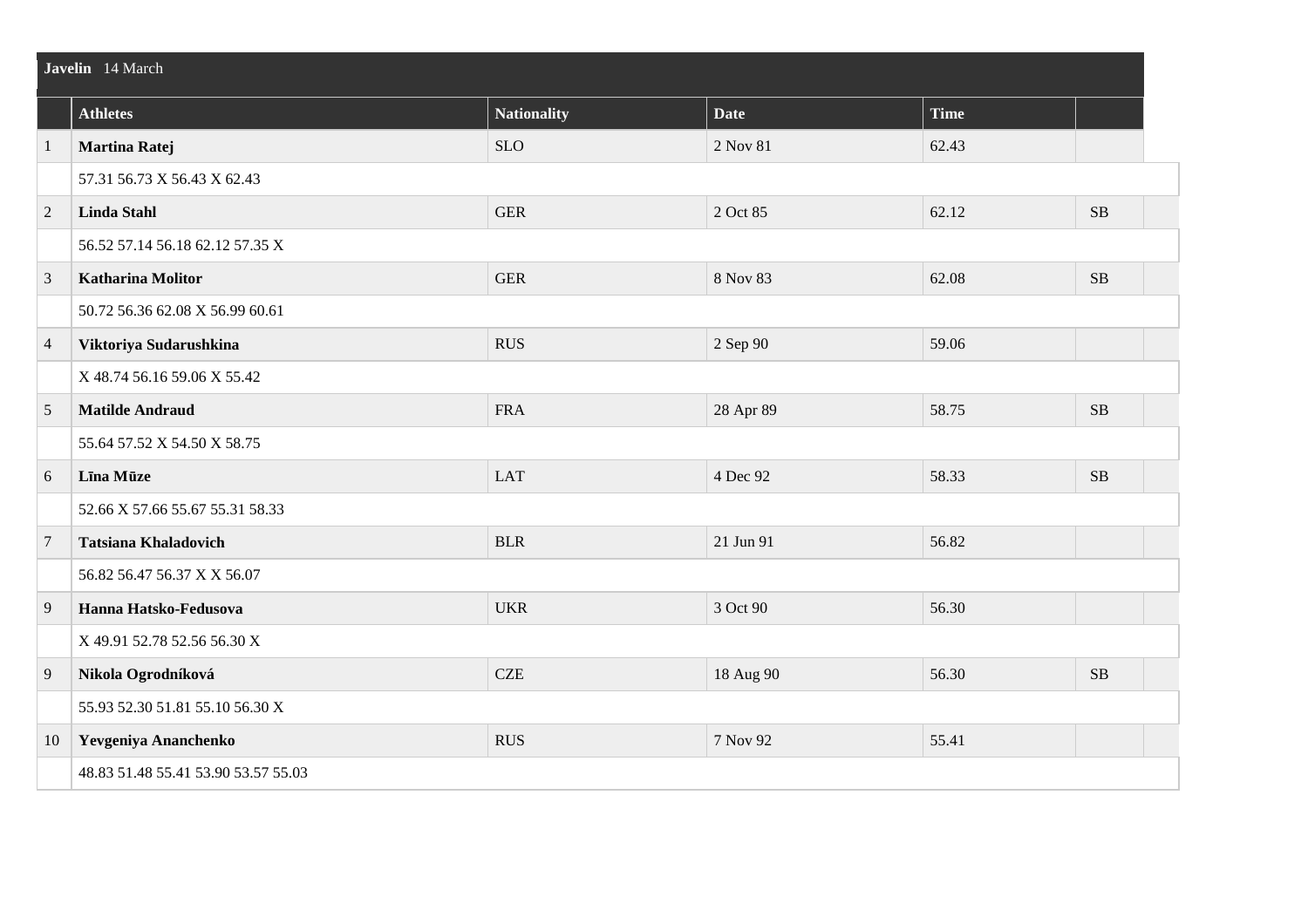|                | Competition B 14 March              |                    |             |             |          |  |  |
|----------------|-------------------------------------|--------------------|-------------|-------------|----------|--|--|
|                | <b>Athletes</b>                     | <b>Nationality</b> | <b>Date</b> | <b>Time</b> |          |  |  |
|                | Sara Jemai                          | <b>ITA</b>         | 12 Apr 92   | 55.54       | $\rm SB$ |  |  |
|                | 54.22 49.23 51.78 53.26 50.35 55.54 |                    |             |             |          |  |  |
| 3              | Nicoleta Madalina Anghelescu        | <b>ROU</b>         | 13 Jan 92   | 51.85       |          |  |  |
|                | 51.08 51.08 49.52 51.85 51.30 49.33 |                    |             |             |          |  |  |
| $\overline{4}$ | Zahra Bani                          | <b>ITA</b>         | 31 Dec 79   | 51.32       |          |  |  |
|                | 50.61 X X 49.53 51.32 X             |                    |             |             |          |  |  |
| $\overline{4}$ | Indrė Jakubaitytė                   | <b>LTU</b>         | 24 Jan 76   | 49.36       | SB       |  |  |
|                | 48.82 X 49.10 49.36 X X             |                    |             |             |          |  |  |
| 5              | Anikó Ormay                         | ${\rm HUN}$        | 22 Jan 91   | 49.11       |          |  |  |
|                | 49.11 X 48.76 46.34 44.96 48.65     |                    |             |             |          |  |  |
| 6              | Annabella Bogdán                    | ${\rm HUN}$        | 7 Apr 92    | 47.90       |          |  |  |
|                | 44.81 47.41 44.60 47.02 46.51 47.90 |                    |             |             |          |  |  |
| $\overline{7}$ | <b>Helina Karvak</b>                | <b>EST</b>         | 28 Nov 90   | 47.22       | SB       |  |  |
|                | 43.43 40.95 40.86 42.36 41.08 47.22 |                    |             |             |          |  |  |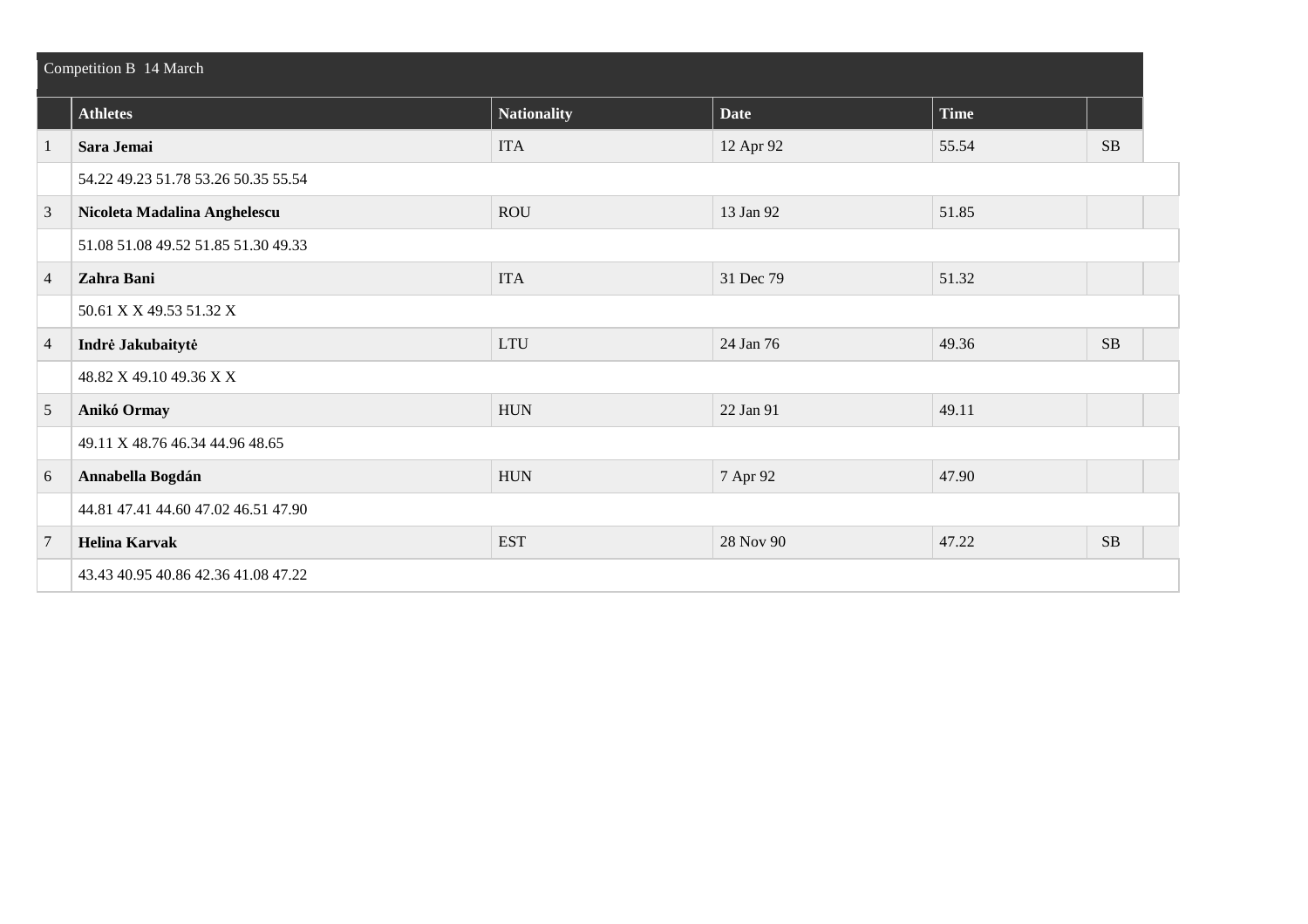#### **U23 - Men**

|                 | Shot 15 March                   |                             |             |             |           |  |  |  |
|-----------------|---------------------------------|-----------------------------|-------------|-------------|-----------|--|--|--|
|                 | <b>Athletes</b>                 | <b>Nationality</b>          | <b>Date</b> | <b>Time</b> |           |  |  |  |
| $\mathbf{1}$    | <b>Mesud Pezer</b>              | <b>BIH</b>                  | 27 Aug 94   | 19.44       | NUR PB    |  |  |  |
|                 | 19.00 19.01 19.34 19.44 NUR P P |                             |             |             |           |  |  |  |
| $\overline{2}$  | Krzysztof Brzozowski            | POL                         | 15 Jul 93   | 19.27       | $\rm{PB}$ |  |  |  |
|                 | X 19.27 X 18.46 18.79 X         |                             |             |             |           |  |  |  |
| $\mathfrak{Z}$  | <b>Andrei Toader</b>            | <b>ROU</b>                  | 26 May 97   | 18.96       | NJR PB    |  |  |  |
|                 | 17.29 17.96 18.31 18.69 18.96 X |                             |             |             |           |  |  |  |
| $\overline{4}$  | Tomaš Djurović                  | <b>MNE</b>                  | 14 Feb 94   | 18.54       | NR PB     |  |  |  |
|                 | 17.96 18.54 NR X 17.84 X X      |                             |             |             |           |  |  |  |
| $\overline{5}$  | <b>Bodo Göder</b>               | <b>GER</b>                  | 27 Jun 93   | 18.16       | $\rm SB$  |  |  |  |
|                 | 17.56 X X X 17.56 18.16         |                             |             |             |           |  |  |  |
| 6               | <b>Denzel Comenentia</b>        | $\ensuremath{\mathsf{NED}}$ | 25 Nov 95   | 18.16       | SB        |  |  |  |
|                 | 17.46 X 18.16 18.03 X X         |                             |             |             |           |  |  |  |
| $7\phantom{.0}$ | Alejandro Noguera               | <b>ESP</b>                  | 11 Mar 93   | 18.01       | <b>SB</b> |  |  |  |
|                 | 16.49 17.23 X X 17.06 18.01     |                             |             |             |           |  |  |  |
| $\,8\,$         | <b>Artyom Podolskiy</b>         | <b>RUS</b>                  | 21 Jul 93   | 17.77       | $\rm SB$  |  |  |  |
|                 | 17.72 17.63 17.77 17.22 X 17.22 |                             |             |             |           |  |  |  |
| $\overline{9}$  | <b>Julius Malotkinas</b>        | <b>LTU</b>                  | 19 May 95   | 17.64       | $\rm{PB}$ |  |  |  |
|                 | 16.51 17.22 16.90 17.64 X 16.96 |                             |             |             |           |  |  |  |
| 10              | Mykola Bahach                   | <b>UKR</b>                  | 24 Jun 93   | 17.56       | <b>SB</b> |  |  |  |
|                 | 16.92 16.63 X X 17.56 X         |                             |             |             |           |  |  |  |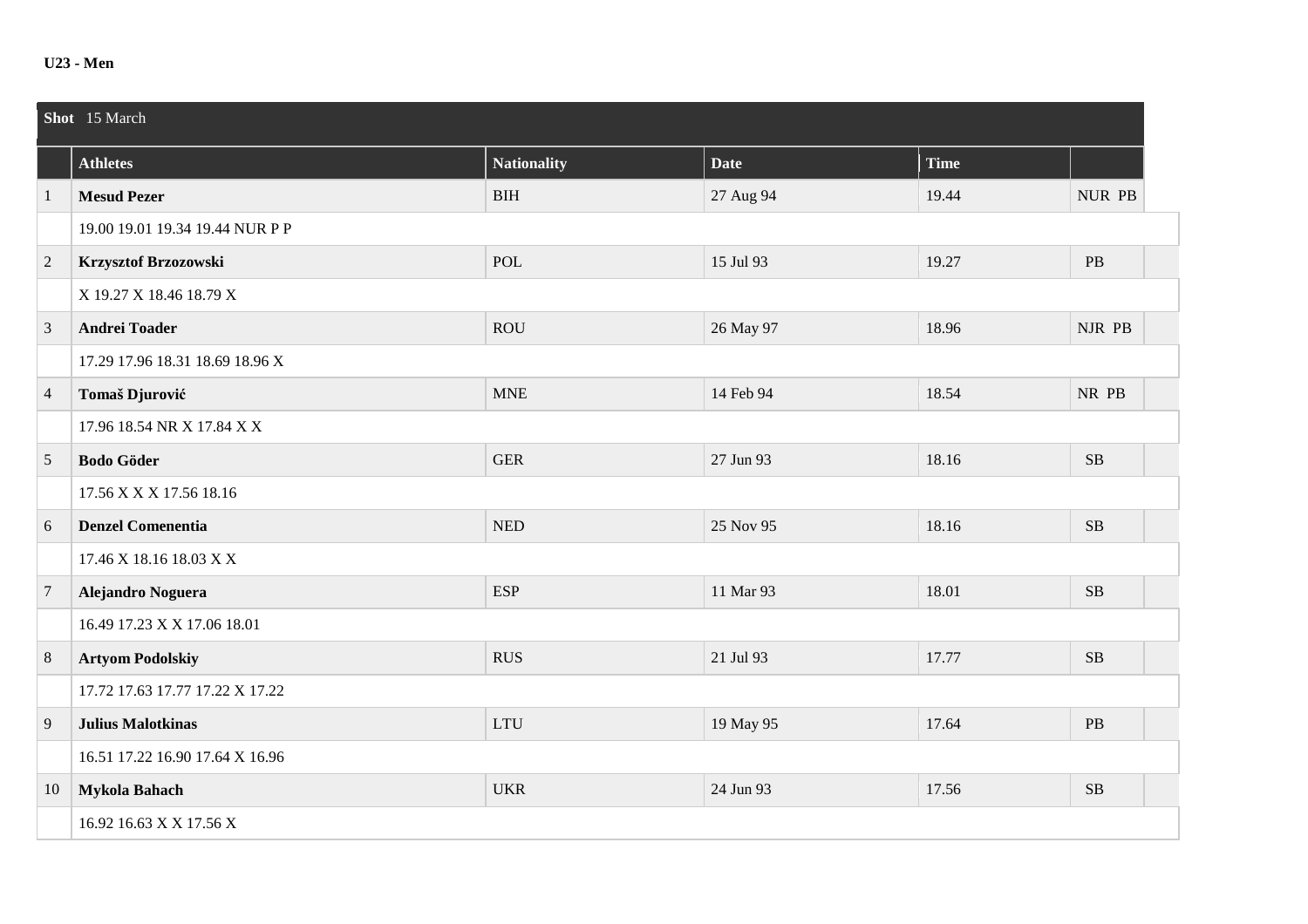|    | Shot 15 March                   |                    |             |             |          |  |  |  |
|----|---------------------------------|--------------------|-------------|-------------|----------|--|--|--|
|    | <b>Athletes</b>                 | <b>Nationality</b> | <b>Date</b> | <b>Time</b> |          |  |  |  |
| 11 | Blaž Zupančič                   | <b>SLO</b>         | 6 Apr 95    | 17.48       | PB       |  |  |  |
|    | 17.15 16.92 X 17.48 17.45 X     |                    |             |             |          |  |  |  |
| 12 | Demir Kolarević                 | <b>CRO</b>         | 20 Jul 95   | 17.35       |          |  |  |  |
|    | 16.81 17.35 X 16.60 X 16.66     |                    |             |             |          |  |  |  |
| 13 | <b>Simon Pettersson</b>         | <b>SWE</b>         | 3 Jan 94    | 16.19       | PB       |  |  |  |
|    | 15.28 15.89 X 15.50 16.19 16.18 |                    |             |             |          |  |  |  |
| 14 | <b>Karl Koha</b>                | <b>EST</b>         | 21 Nov 94   | 16.06       | $\rm SB$ |  |  |  |
|    | X 16.06 X X X X                 |                    |             |             |          |  |  |  |
| 15 | <b>Rohi Wasserman</b>           | <b>ISR</b>         | 21 Jun 95   | 15.92       | PB       |  |  |  |
|    | X 15.18 X 15.92 X 15.32         |                    |             |             |          |  |  |  |
| 16 | <b>Lorenzo Del Gatto</b>        | <b>ITA</b>         | 8 Jul 94    | 15.62       | SB       |  |  |  |
|    | 15.25 15.32 X X X 15.62         |                    |             |             |          |  |  |  |
| 17 | José Pinho                      | <b>POR</b>         | 20 Mar 95   | 14.95       | PB       |  |  |  |
|    | 14.53 X 14.95 13.98 14.55 X     |                    |             |             |          |  |  |  |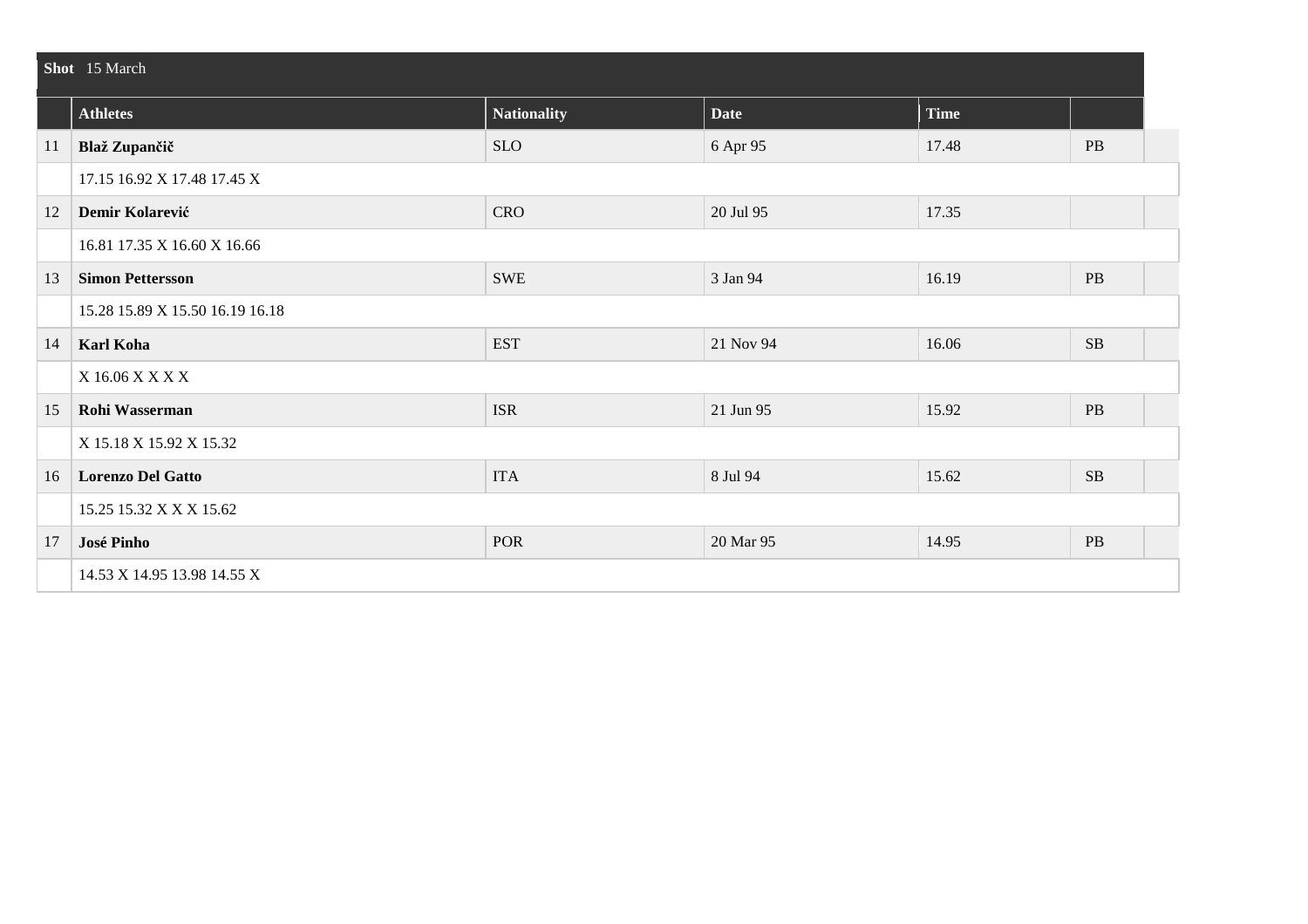|                | Discus 14 March                     |                    |             |             |            |  |  |  |
|----------------|-------------------------------------|--------------------|-------------|-------------|------------|--|--|--|
|                | <b>Athletes</b>                     | <b>Nationality</b> | <b>Date</b> | <b>Time</b> |            |  |  |  |
| $\overline{1}$ | Martin Marković                     | <b>CRO</b>         | 13 Jan 96   | 58.75       |            |  |  |  |
|                | X X X 55.61 58.75 X                 |                    |             |             |            |  |  |  |
| $\overline{c}$ | <b>Sebastian Scheffel</b>           | <b>GER</b>         | 17 Nov 93   | 56.93       |            |  |  |  |
|                | 54.40 56.00 56.93 56.20 56.67 52.64 |                    |             |             |            |  |  |  |
| $\mathfrak{Z}$ | Alin Alexandru Firfirica            | <b>ROU</b>         | 3 Nov 95    | 56.42       |            |  |  |  |
|                | X 53.64 X 56.42 X X                 |                    |             |             |            |  |  |  |
| $\overline{4}$ | <b>Wojciech Praczyk</b>             | POL                | 10 Jan 93   | 56.35       | SB         |  |  |  |
|                | 55.31 X X 56.35 X X                 |                    |             |             |            |  |  |  |
| 5              | János Káplár                        | <b>HUN</b>         | 8 Feb 94    | 56.20       |            |  |  |  |
|                | 53.92 55.73 56.20 X X X             |                    |             |             |            |  |  |  |
| 6              | <b>Ola Stunes Isene</b>             | <b>NOR</b>         | 29 Jan 95   | 55.69       | PB         |  |  |  |
|                | X 43.98 55.69 X X 51.03             |                    |             |             |            |  |  |  |
| $\overline{7}$ | <b>Aleksandr Dobrenshkiy</b>        | <b>RUS</b>         | 11 Mar 94   | 55.58       |            |  |  |  |
|                | 55.26 55.05 55.58 54.26 54.96 X     |                    |             |             |            |  |  |  |
| $8\phantom{1}$ | <b>Simon Pettersson</b>             | <b>SWE</b>         | 3 Jan 94    | 55.30       | SB         |  |  |  |
|                | 52.79 55.30 X X X X                 |                    |             |             |            |  |  |  |
| 9              | <b>Gregory Thompson</b>             | <b>GBR</b>         | 5 May 94    | 53.63       | SB         |  |  |  |
|                | 53.63 X X X 50.31 X                 |                    |             |             |            |  |  |  |
| 10             | <b>Andreas Høyby Ellegaard</b>      | <b>DEN</b>         | 3 Apr 93    | 53.53       | ${\bf SB}$ |  |  |  |
|                | 53.53 X 52.08 X 52.01 53.32         |                    |             |             |            |  |  |  |
| 11             | <b>Ihor Musiyenko</b>               | <b>UKR</b>         | 22 Aug 93   | 53.12       |            |  |  |  |
|                | X X 53.12 X 51.04 51.65             |                    |             |             |            |  |  |  |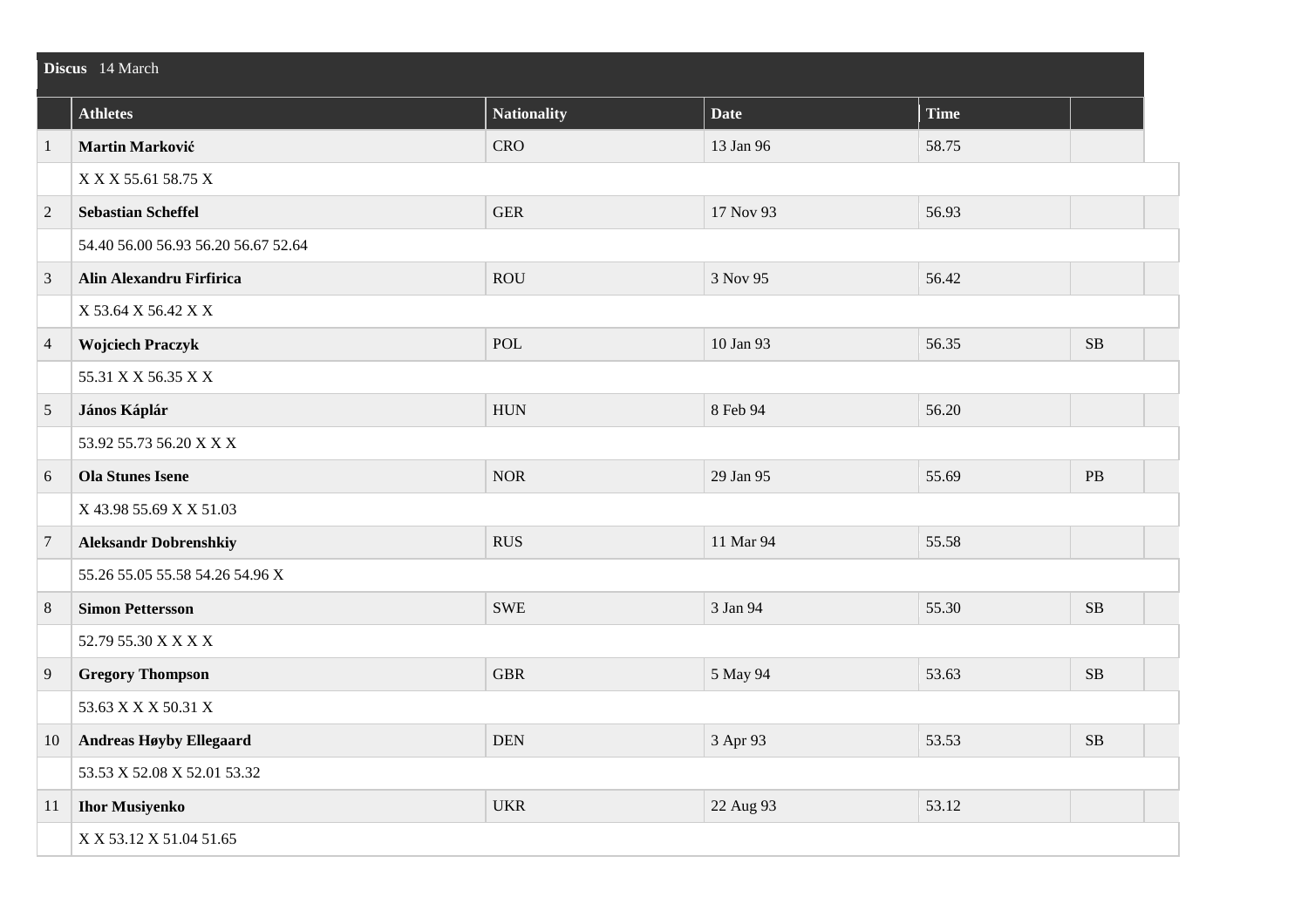|    | Discus 14 March           |                    |             |             |    |  |  |  |  |
|----|---------------------------|--------------------|-------------|-------------|----|--|--|--|--|
|    | <b>Athletes</b>           | <b>Nationality</b> | <b>Date</b> | <b>Time</b> |    |  |  |  |  |
| 12 | <b>Stefano Petrei</b>     | <b>ITA</b>         | 27 Dec 93   | 51.97       |    |  |  |  |  |
|    | 48.73 X 51.51 X 51.97 X   |                    |             |             |    |  |  |  |  |
| 13 | <b>Javier Rodríguez</b>   | <b>ESP</b>         | 28 Feb 93   | 51.61       |    |  |  |  |  |
|    | 46.08 51.61 X 50.79 X X   |                    |             |             |    |  |  |  |  |
| 14 | <b>John-Caspar Jaanus</b> | <b>EST</b>         | 21 Sep 93   | 50.88       | SB |  |  |  |  |
|    | 50.88 50.63 X X X X       |                    |             |             |    |  |  |  |  |
| 15 | <b>Marco Pons</b>         | IRL                | 31 Jul 93   | 48.75       | SB |  |  |  |  |
|    | 47.48 X 45.62 48.75 X X   |                    |             |             |    |  |  |  |  |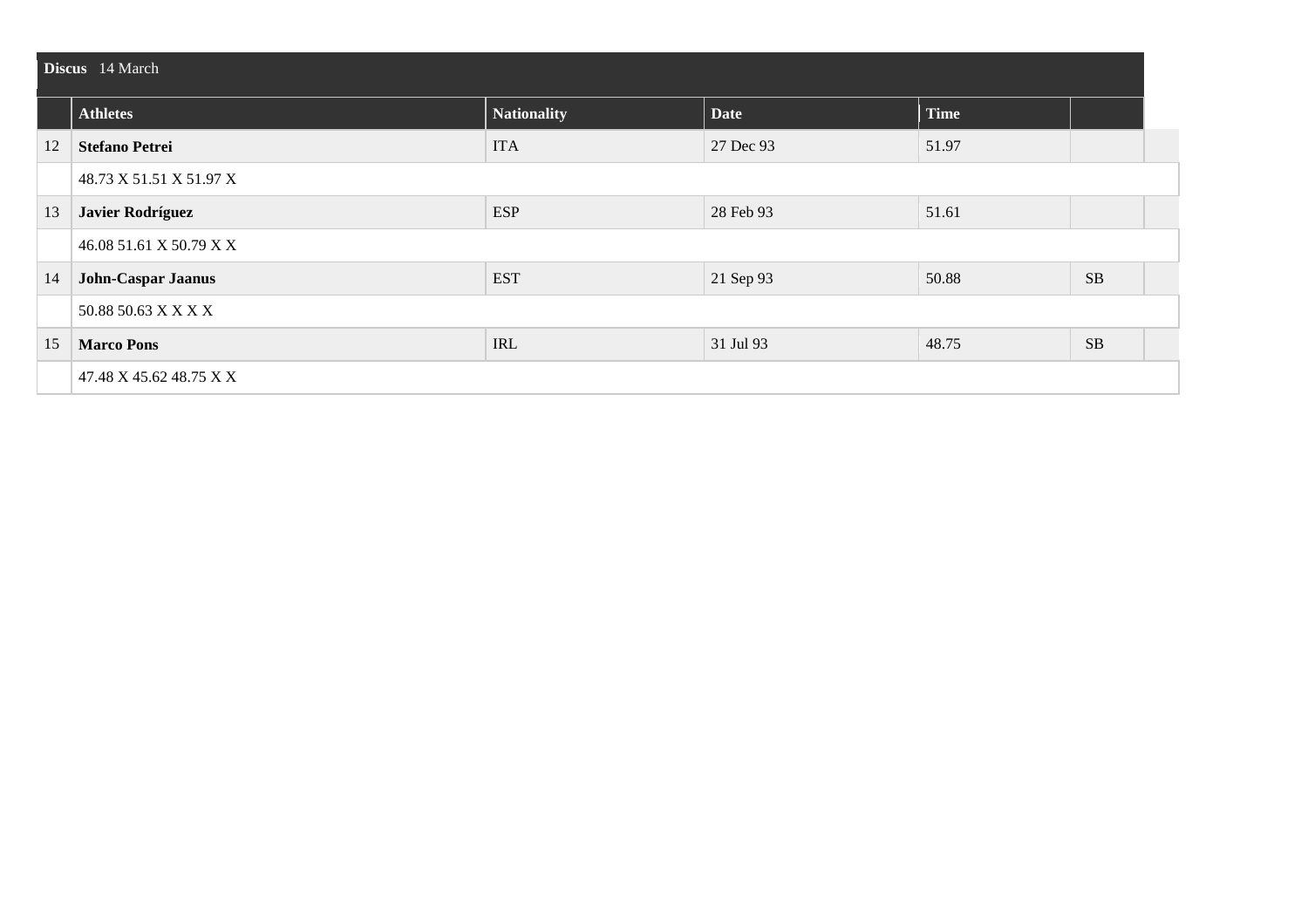|                | Hammer 14 March                     |                                  |             |             |           |  |  |  |
|----------------|-------------------------------------|----------------------------------|-------------|-------------|-----------|--|--|--|
|                | <b>Athletes</b>                     | <b>Nationality</b>               | <b>Date</b> | <b>Time</b> |           |  |  |  |
| $\mathbf{1}$   | <b>Bence Pásztor</b>                | <b>HUN</b>                       | 5 Feb 95    | 72.94       | PB        |  |  |  |
|                | 71.39 72.94 69.96 71.63 72.90 72.69 |                                  |             |             |           |  |  |  |
| $\overline{2}$ | Yury Vasilchanka                    | <b>BLR</b>                       | 4 Jan 94    | 70.02       |           |  |  |  |
|                | X 68.52 70.02 68.94 67.38 67.59     |                                  |             |             |           |  |  |  |
| 3              | Özkan Baltacı                       | <b>TUR</b>                       | 13 Feb 94   | 69.07       | $\rm SB$  |  |  |  |
|                | 67.52 68.56 69.07 68.02 68.09 X     |                                  |             |             |           |  |  |  |
| $\overline{4}$ | <b>Miguel Alberto Blanco</b>        | <b>ESP</b>                       | 22 Feb 96   | 68.04       | $\rm{PB}$ |  |  |  |
|                | 62.81 66.44 62.53 63.89 68.04 X     |                                  |             |             |           |  |  |  |
| $\overline{5}$ | Arkadiusz Rogowski                  | <b>POL</b>                       | 30 Mar 93   | 67.74       | SB        |  |  |  |
|                | 64.82 67.74 67.42 X X X             |                                  |             |             |           |  |  |  |
| $6\,$          | <b>Aykhan Apti</b>                  | $\mathbf{B}\mathbf{U}\mathbf{L}$ | 25 Apr 93   | 67.52       | SB        |  |  |  |
|                | 67.31 X 67.52 67.48 65.88 X         |                                  |             |             |           |  |  |  |
| $\overline{7}$ | <b>Taylor Campbell</b>              | <b>GBR</b>                       | 30 Jun 96   | 67.28       | $\rm{PB}$ |  |  |  |
|                | 67.25 67.28 X 65.91 X 66.43         |                                  |             |             |           |  |  |  |
| $8\phantom{1}$ | <b>Serhiy Reheda</b>                | <b>UKR</b>                       | 6 Feb 94    | 67.26       |           |  |  |  |
|                | 63.23 65.49 66.62 67.11 67.26 66.59 |                                  |             |             |           |  |  |  |
| 9              | Patrizio Di Blasio                  | <b>ITA</b>                       | 27 Oct 93   | 67.24       |           |  |  |  |
|                | 63.54 63.97 X 64.17 67.02 67.24     |                                  |             |             |           |  |  |  |
| 10             | Hilmar Örn Jónsson                  | <b>ISL</b>                       | 6 May 96    | 66.86       | SB        |  |  |  |
|                | X X X 66.86 X 66.54                 |                                  |             |             |           |  |  |  |
| 11             | <b>Andrey Romanov</b>               | <b>RUS</b>                       | 19 Sep 94   | 66.36       |           |  |  |  |
|                | 66.36 65.16 X 61.56 64.94 64.21     |                                  |             |             |           |  |  |  |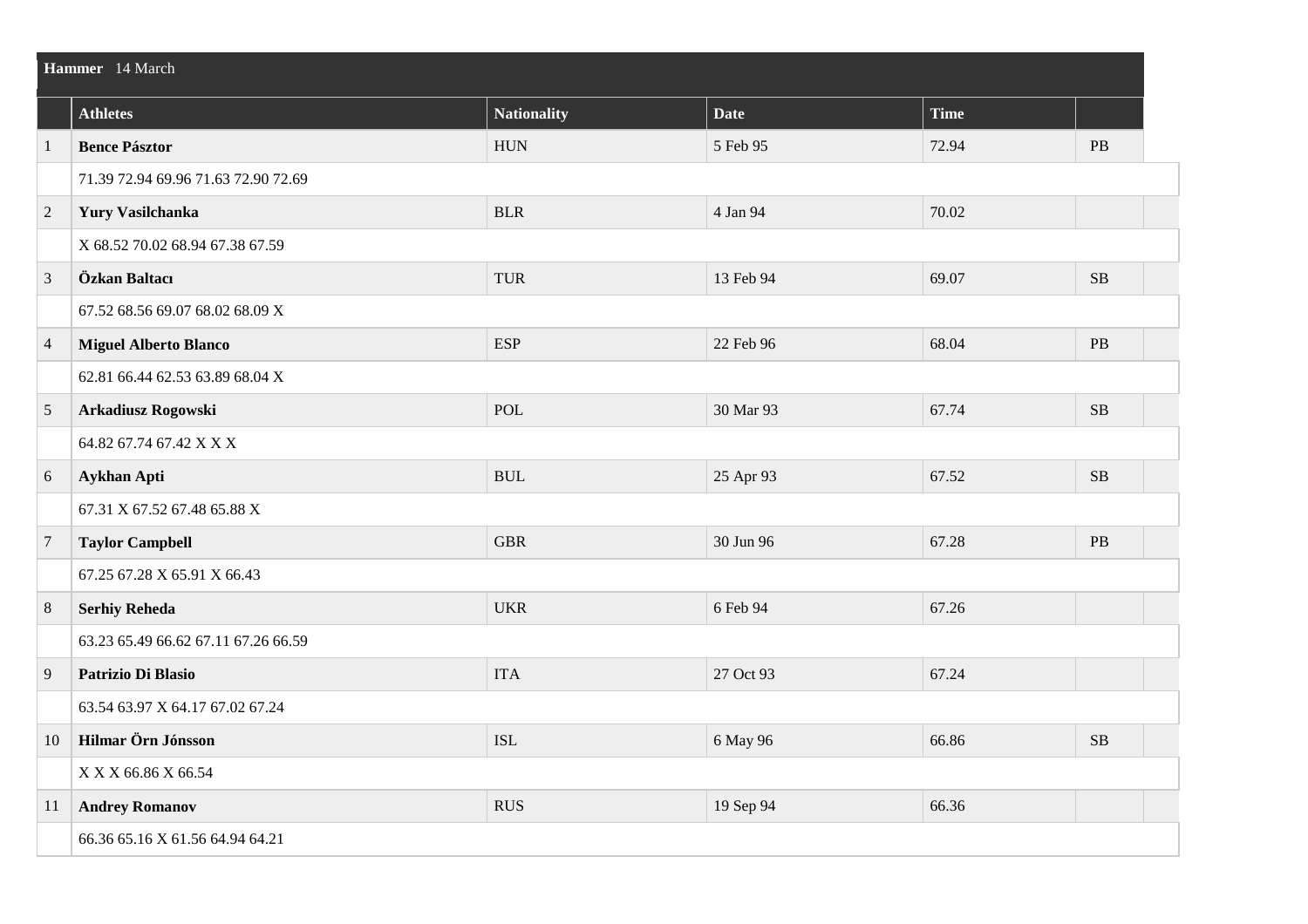| Hammer 14 March |                                     |                    |             |             |           |  |  |
|-----------------|-------------------------------------|--------------------|-------------|-------------|-----------|--|--|
|                 | <b>Athletes</b>                     | <b>Nationality</b> | <b>Date</b> | <b>Time</b> |           |  |  |
| 12              | <b>Anders Eriksson</b>              | <b>SWE</b>         | 22 Mar 94   | 64.45       |           |  |  |
|                 | X 64.45 X P P P                     |                    |             |             |           |  |  |
| 13              | <b>Denzel Comenentia</b>            | <b>NED</b>         | 25 Nov 95   | 66.15       | $\rm{PB}$ |  |  |
|                 | X 66.15 65.48 64.00 X 65.35         |                    |             |             |           |  |  |
| 14              | Matija Gregurić                     | <b>CRO</b>         | 17 Sep 96   | 64.26       | SB        |  |  |
|                 | 59.96 61.69 61.97 61.81 62.36 64.26 |                    |             |             |           |  |  |
| 15              | <b>Nils Lindner</b>                 | <b>GER</b>         | 25 May 93   | 61.49       |           |  |  |
|                 | $X$ X X 61.49 X P                   |                    |             |             |           |  |  |
| 16              | <b>John-Caspar Jaanus</b>           | <b>EST</b>         | 21 Sep 93   | 53.04       | <b>PB</b> |  |  |
|                 | 53.04 X P P P P                     |                    |             |             |           |  |  |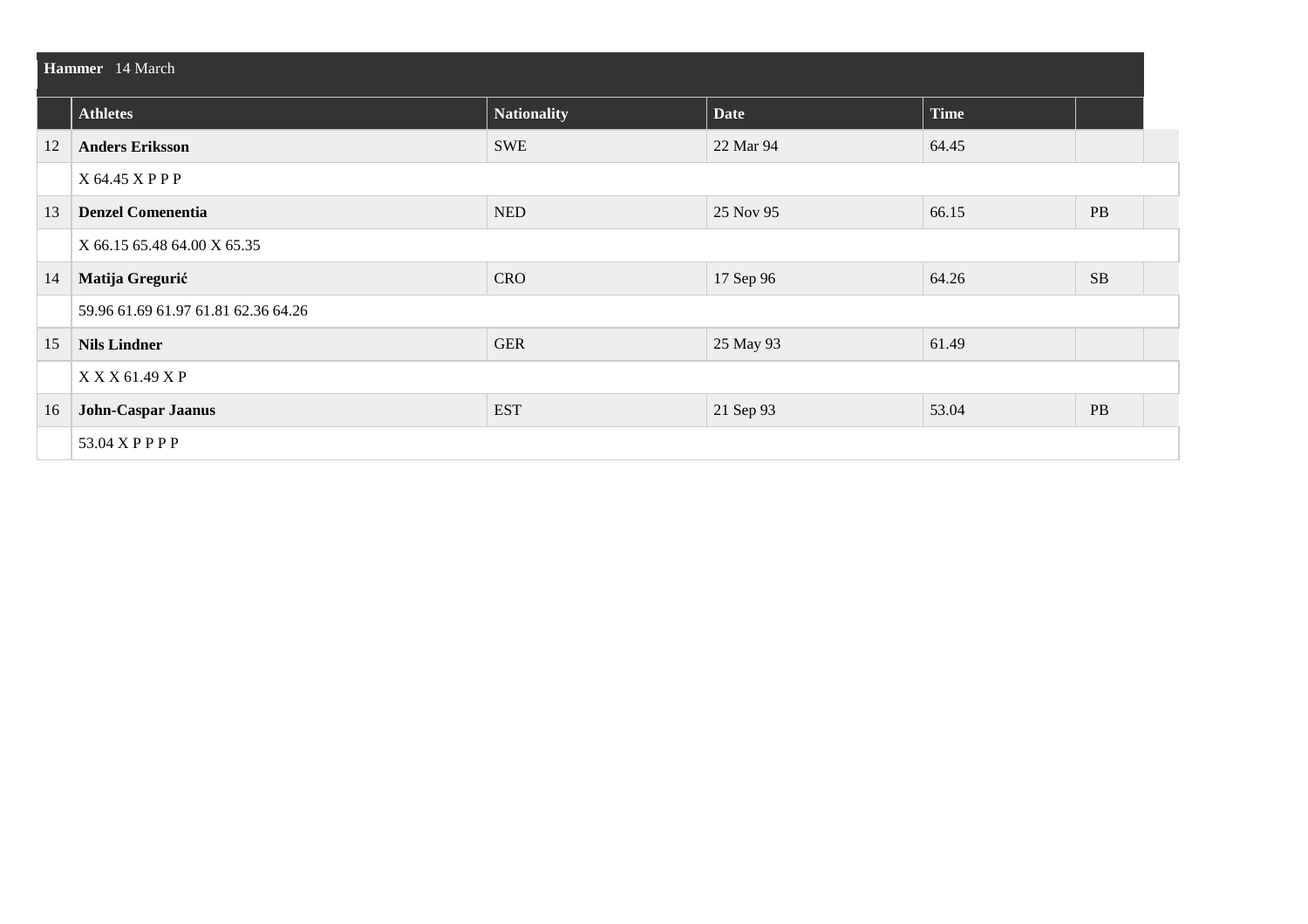|                | Javelin 15 March                    |                             |             |             |            |  |  |
|----------------|-------------------------------------|-----------------------------|-------------|-------------|------------|--|--|
|                | <b>Athletes</b>                     | <b>Nationality</b>          | <b>Date</b> | <b>Time</b> |            |  |  |
| $\mathbf{1}$   | Matija Muhar                        | <b>SLO</b>                  | 23 Jul 96   | 77.60       | NJR PB     |  |  |
|                | 65.83 73.10 X 71.13 63.45 77.60     |                             |             |             |            |  |  |
| $\sqrt{2}$     | <b>Jonas Bonewit</b>                | <b>GER</b>                  | 30 Jul 95   | 75.42       | $\rm{PB}$  |  |  |
|                | 68.28 68.86 70.35 75.42 69.70 X     |                             |             |             |            |  |  |
| $\mathfrak{Z}$ | Aliaksandr Kazlouski                | <b>BLR</b>                  | 6 Feb 95    | 73.39       | $\rm{PB}$  |  |  |
|                | 66.31 68.85 73.39 68.44 66.86 P     |                             |             |             |            |  |  |
| $\overline{4}$ | <b>Raul Rusu</b>                    | <b>ROU</b>                  | 20 Jul 95   | 72.75       |            |  |  |
|                | 71.64 70.25 X 72.75 X X             |                             |             |             |            |  |  |
| $\overline{5}$ | <b>Jurriaan Wouters</b>             | $\ensuremath{\mathsf{NED}}$ | 18 Apr 93   | 70.97       | SB         |  |  |
|                | 66.85 65.94 67.52 70.97 X X         |                             |             |             |            |  |  |
| 6              | <b>Kacper Oleszczuk</b>             | POL                         | 15 May 94   | 70.82       | SB         |  |  |
|                | X 65.85 67.27 70.57 70.82 70.67     |                             |             |             |            |  |  |
| $\,8\,$        | Norbert Rivasz-Tóth                 | <b>HUN</b>                  | 6 May 96    | 70.82       |            |  |  |
|                | X 70.82 X 66.19 66.64 68.68         |                             |             |             |            |  |  |
| $\overline{9}$ | Ilya Shapovalov                     | <b>RUS</b>                  | 16 Jan 94   | 69.69       |            |  |  |
|                | 67.82 69.69 68.28 65.74 69.11 69.32 |                             |             |             |            |  |  |
| 10             | <b>Maksym Bohdan</b>                | <b>UKR</b>                  | 27 Feb 94   | 67.53       |            |  |  |
|                | 65.60 66.45 67.53 X 66.56 X         |                             |             |             |            |  |  |
| 11             | Nicolás Quijera                     | <b>ESP</b>                  | 24 Jun 96   | 67.52       |            |  |  |
|                | 67.52 63.76 63.45 63.80 P P         |                             |             |             |            |  |  |
| 12             | <b>Quincy Andersson</b>             | <b>SWE</b>                  | 20 Feb 95   | 63.96       | ${\bf SB}$ |  |  |
|                | 62.19 63.96 X X X X                 |                             |             |             |            |  |  |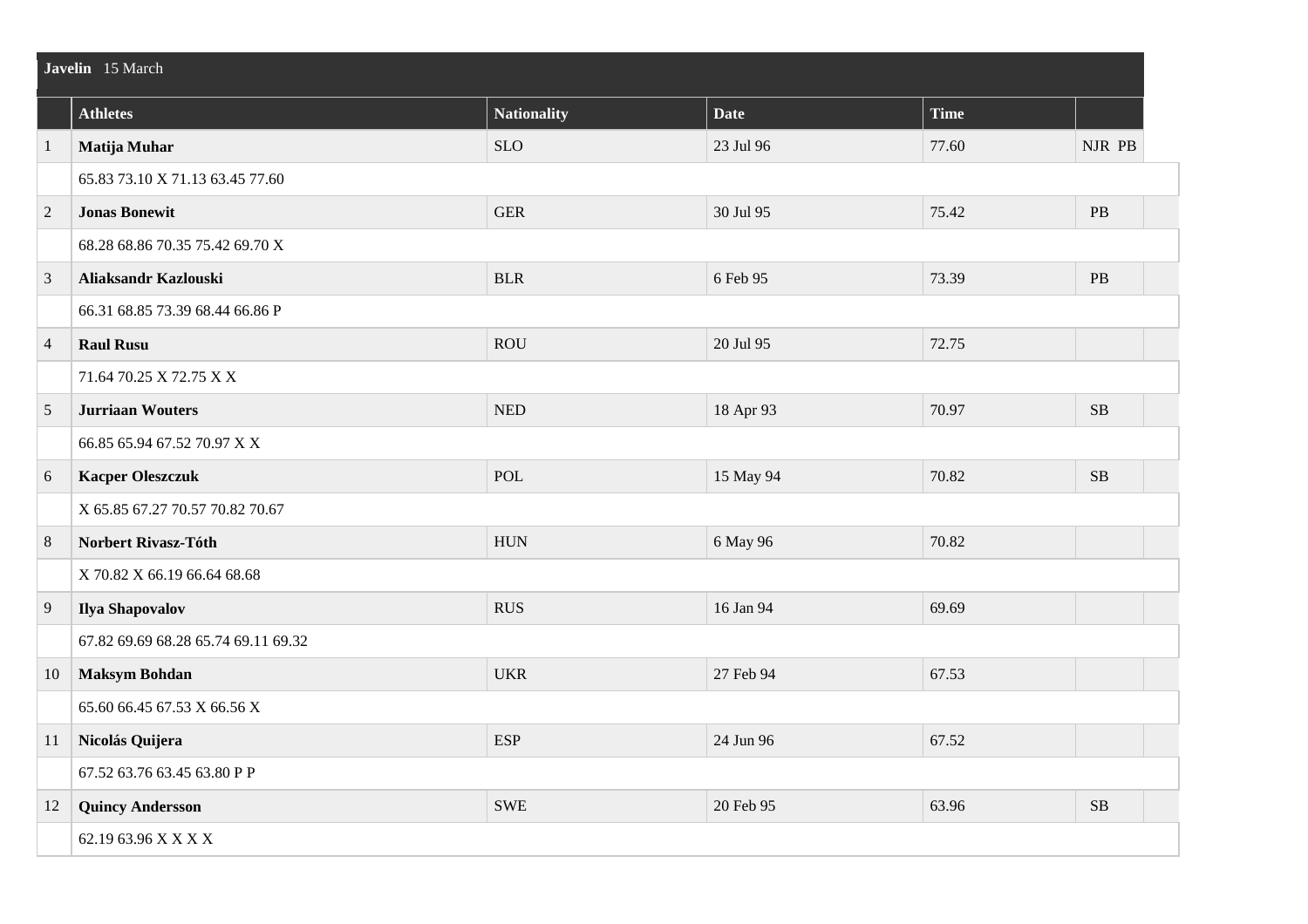|    | Javelin 15 March                |             |             |             |    |  |  |
|----|---------------------------------|-------------|-------------|-------------|----|--|--|
|    | <b>Athletes</b>                 | Nationality | <b>Date</b> | <b>Time</b> |    |  |  |
| 13 | <b>Roberto Orlando</b>          | <b>ITA</b>  | 5 Aug 95    | 60.12       |    |  |  |
|    | 58.25 X 60.12 59.49 60.02 60.12 |             |             |             |    |  |  |
| 14 | Karl Koha                       | <b>EST</b>  | 21 Nov 94   | 57.72       | PB |  |  |
|    | X 50.72 56.56 56.56 57.72 57.21 |             |             |             |    |  |  |
| 15 | <b>Adrian Mardari</b>           | <b>MDA</b>  | 20 Jun 95   | 62.34       |    |  |  |
|    | 62.34 X P P P P                 |             |             |             |    |  |  |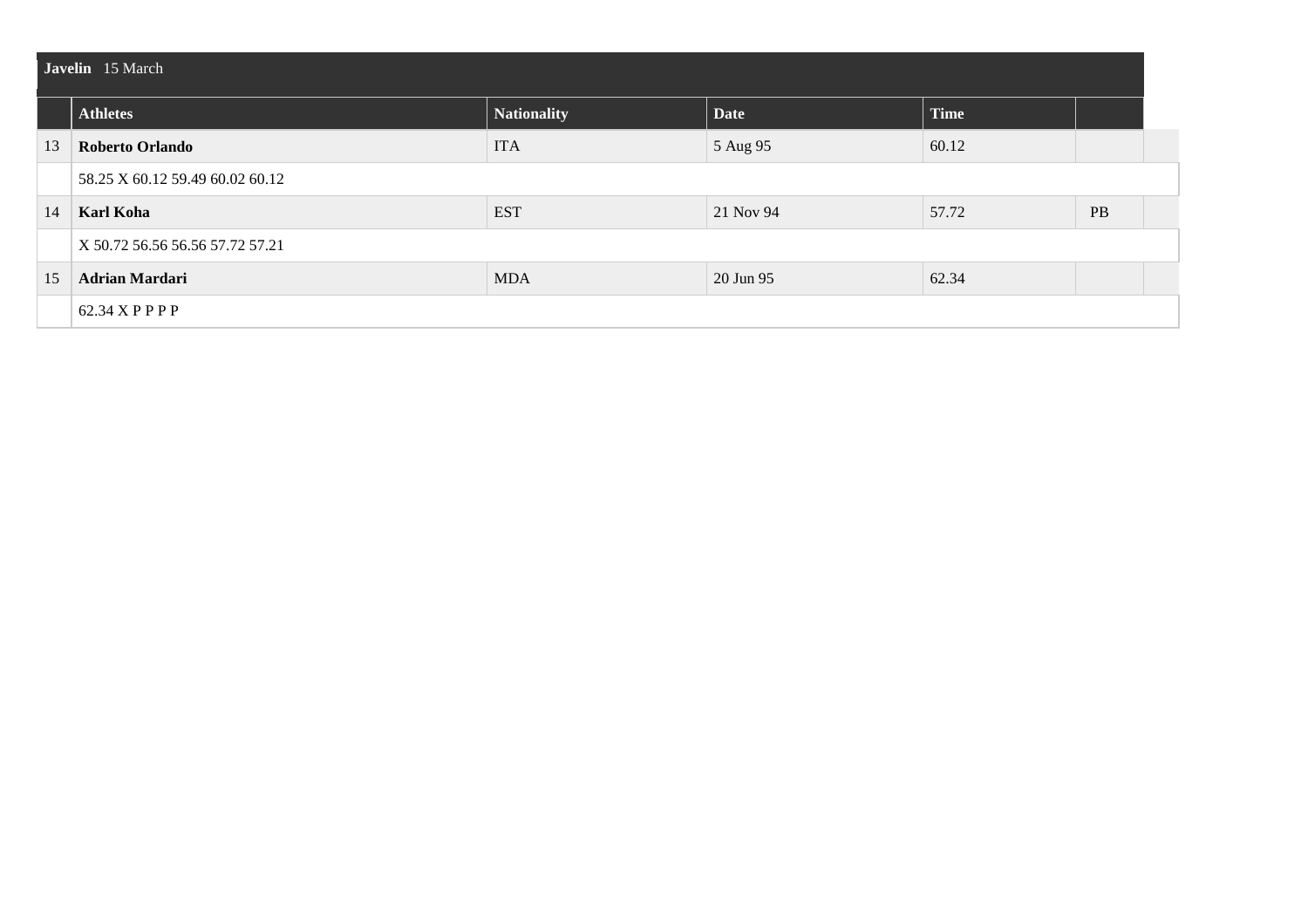#### **Women**

|                 | Shot 14 March                           |                    |             |       |           |  |
|-----------------|-----------------------------------------|--------------------|-------------|-------|-----------|--|
|                 | <b>Athletes</b>                         | <b>Nationality</b> | <b>Date</b> | Time  |           |  |
| 1               | <b>Emel Dereli</b>                      | <b>TUR</b>         | 25 Feb 96   | 17.45 | NUR SB    |  |
|                 | 17.21 NUR X 17.45 NUR X 17.22 17.32     |                    |             |       |           |  |
| 2               | <b>Natalya Troneva</b>                  | <b>RUS</b>         | 24 Mar 93   | 16.81 | $\rm SB$  |  |
|                 | X 16.00 16.81 X 16.15 16.05             |                    |             |       |           |  |
| $\overline{3}$  | Viktoryia Kolb                          | <b>BLR</b>         | 26 Oct 93   | 16.46 | $\rm SB$  |  |
|                 | 15.54 16.20 16.32 X 16.46 X             |                    |             |       |           |  |
| $\overline{4}$  | <b>Fanny Roos</b>                       | <b>SWE</b>         | 2 Jan 95    | 16.39 | NUR PB    |  |
|                 | X 16.34 NUR 16.12 15.91 16.39 NUR 16.13 |                    |             |       |           |  |
| 5               | <b>Jolien Boumkwo</b>                   | <b>BEL</b>         | 27 Aug 93   | 15.90 | $\rm SB$  |  |
|                 | 14.50 15.90 15.89 15.87 15.24 15.62     |                    |             |       |           |  |
| 6               | <b>Klaudia Kardasz</b>                  | <b>POL</b>         | 2 May 96    | 15.55 | $\rm SB$  |  |
|                 | 14.67 15.23 15.55 X X 15.44             |                    |             |       |           |  |
| $\overline{7}$  | <b>Belén Toimil</b>                     | <b>ESP</b>         | 5 May 94    | 15.52 |           |  |
|                 | 15.24 14.87 15.52 15.20 15.11 15.29     |                    |             |       |           |  |
| $8\phantom{.0}$ | Laura Jokeit                            | <b>GER</b>         | 16 Aug 95   | 14.84 | $\rm SB$  |  |
|                 | X X 14.33 X X 14.84                     |                    |             |       |           |  |
| 9               | Lenuta Burueana                         | <b>ROU</b>         | 29 Apr 96   | 14.80 | SB        |  |
|                 | 14.80 X X X X X                         |                    |             |       |           |  |
| 10              | Viktoriya Savytska                      | <b>UKR</b>         | 18 Jun 94   | 14.63 | $\rm SB$  |  |
|                 | 14.50 14.63 14.50 X X X                 |                    |             |       |           |  |
| 11              | <b>Nadege Mendy</b>                     | <b>FRA</b>         | 5 Jun 96    | 14.37 | $\rm{PB}$ |  |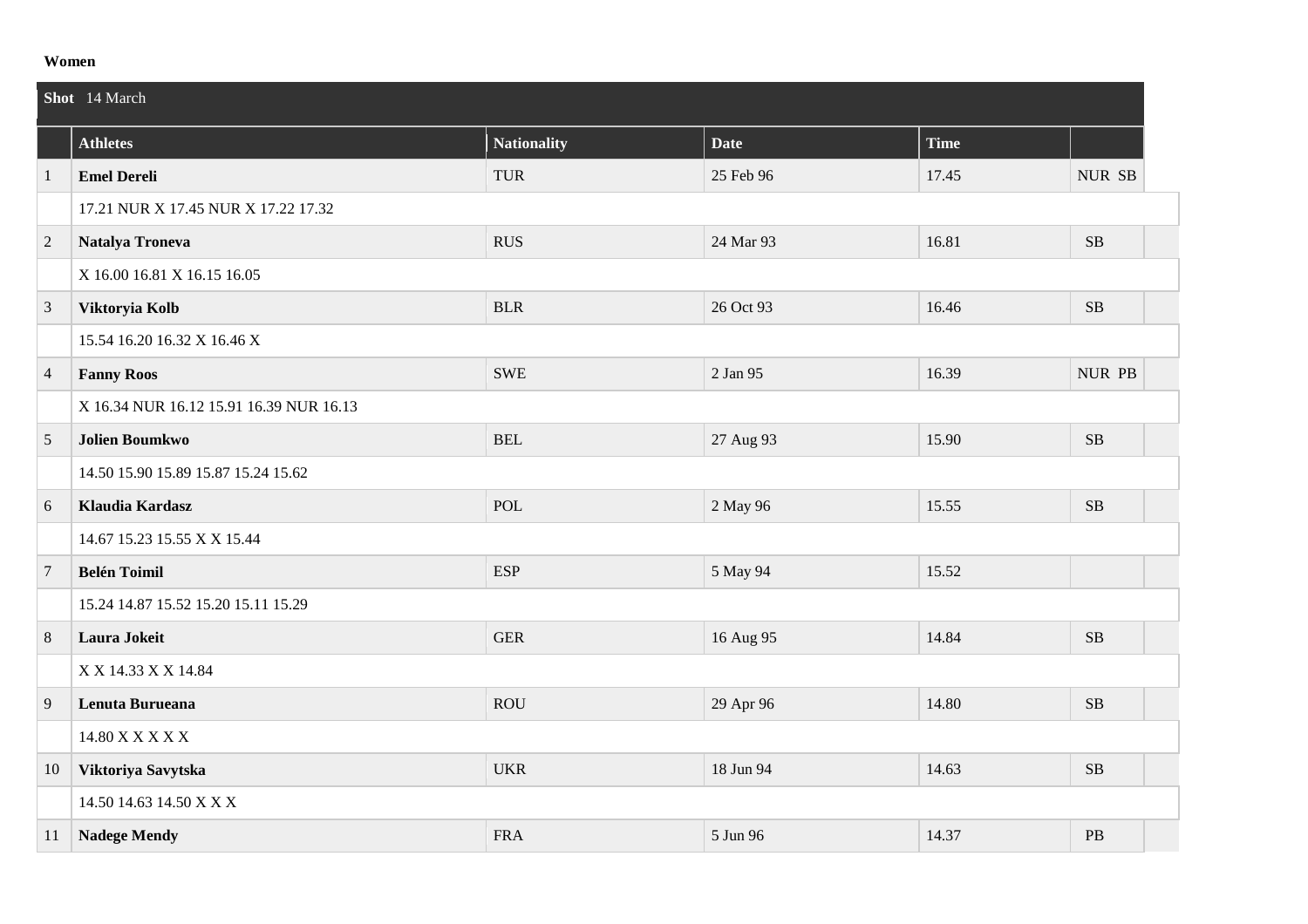|    | Shot 14 March                   |                    |             |             |    |  |  |
|----|---------------------------------|--------------------|-------------|-------------|----|--|--|
|    | <b>Athletes</b>                 | <b>Nationality</b> | <b>Date</b> | <b>Time</b> |    |  |  |
|    | X 12.82 13.34 14.16 14.37 13.92 |                    |             |             |    |  |  |
| 12 | Stéphanie Krumlovsky            | <b>LUX</b>         | 12 Jun 95   | 13.81       | PB |  |  |
|    | 13.79 X 13.47 13.81 13.75 X     |                    |             |             |    |  |  |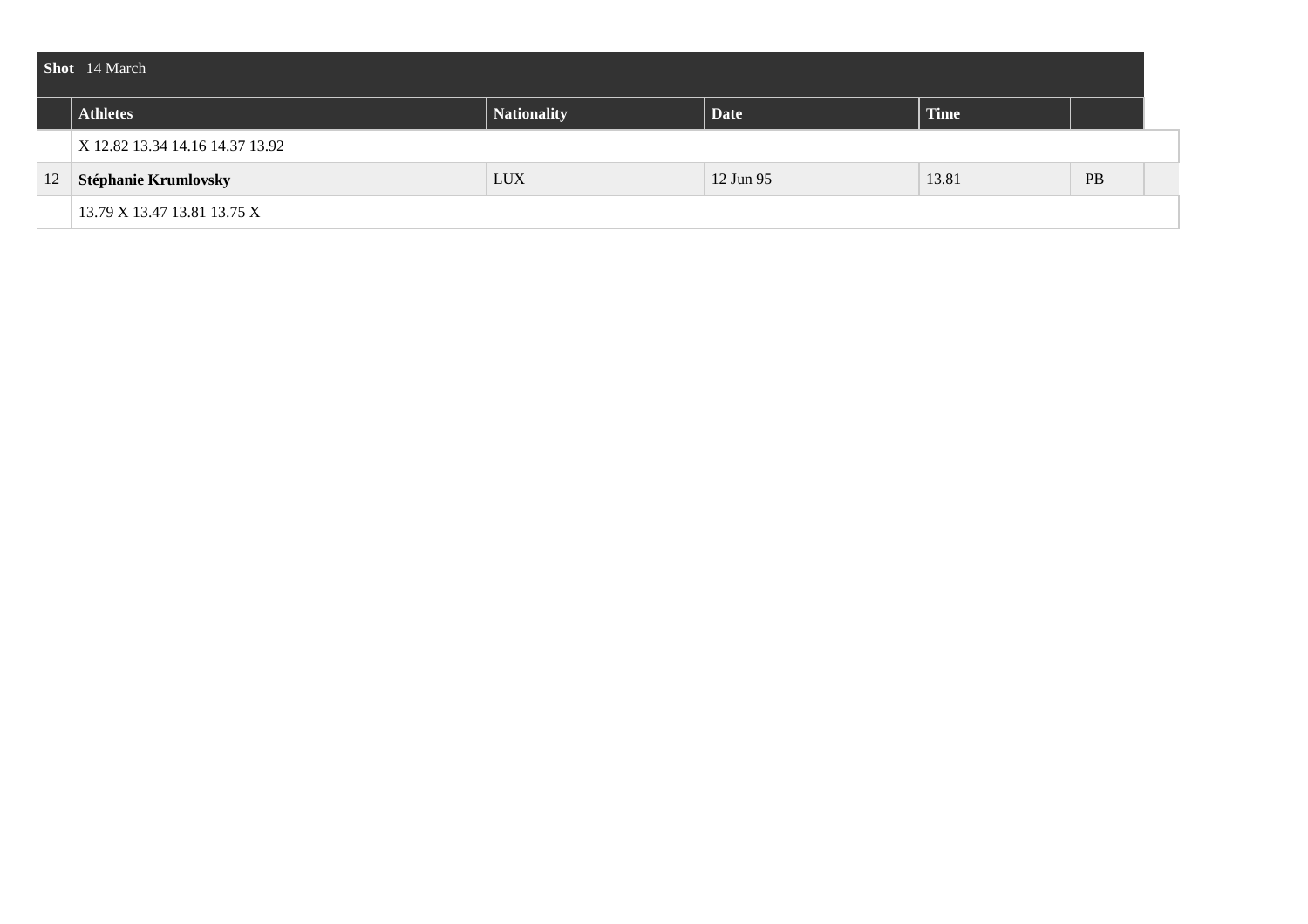|                | Discus 15 March                     |                    |             |             |          |  |
|----------------|-------------------------------------|--------------------|-------------|-------------|----------|--|
|                | <b>Athletes</b>                     | <b>Nationality</b> | <b>Date</b> | <b>Time</b> |          |  |
| $\overline{1}$ | <b>Kristin Pudenz</b>               | <b>GER</b>         | 9 Feb 93    | 56.62       |          |  |
|                | 48.53 50.19 54.62 56.62 53.42 X     |                    |             |             |          |  |
| $\overline{2}$ | <b>Karolina Makul</b>               | POL                | 23 Aug 94   | 56.04       | SB       |  |
|                | 52.95 51.50 X 53.00 52.58 56.04     |                    |             |             |          |  |
| 3              | Veronika Domjan                     | <b>SLO</b>         | 3 Sep 96    | 54.46       |          |  |
|                | 47.28 52.47 54.46 51.64 50.93 53.44 |                    |             |             |          |  |
| $\overline{4}$ | Heidi Schmidt                       | <b>SWE</b>         | 13 Nov 93   | 54.01       | SB       |  |
|                | X 50.88 51.16 54.01 50.07 51.96     |                    |             |             |          |  |
| 5              | Natalya Shirobokova                 | <b>RUS</b>         | 18 Jan 94   | 52.55       | $\rm SB$ |  |
|                | X 52.55 X X 51.44 51.57             |                    |             |             |          |  |
| $6\,$          | Karyna Cherednychenko               | <b>UKR</b>         | 18 Jun 96   | 51.00       | $\rm SB$ |  |
|                | 51.00 45.63 X X 48.41 48.04         |                    |             |             |          |  |
| $\overline{7}$ | Elçin Kaya                          | <b>TUR</b>         | 1 Mar 93    | 50.12       | SB       |  |
|                | X 50.12 X 49.54 X X                 |                    |             |             |          |  |
| $\,8\,$        | <b>June Kintana</b>                 | <b>ESP</b>         | 12 Apr 95   | 50.09       |          |  |
|                | 48.30 50.09 49.23 X X X             |                    |             |             |          |  |
| 9              | Dóra Kerekes                        | <b>HUN</b>         | 19 Apr 94   | 46.77       |          |  |
|                | X 45.94 46.77 44.05 X X             |                    |             |             |          |  |
| 10             | Juliana Pereira                     | POR                | 3 Jan 95    | 44.35       | SB       |  |
|                | 42.66 44.35 43.81 42.53 X 44.14     |                    |             |             |          |  |
| 11             | Lenuta Burueana                     | <b>ROU</b>         | 29 Apr 96   | 44.21       |          |  |
|                | 44.21 X X X X X                     |                    |             |             |          |  |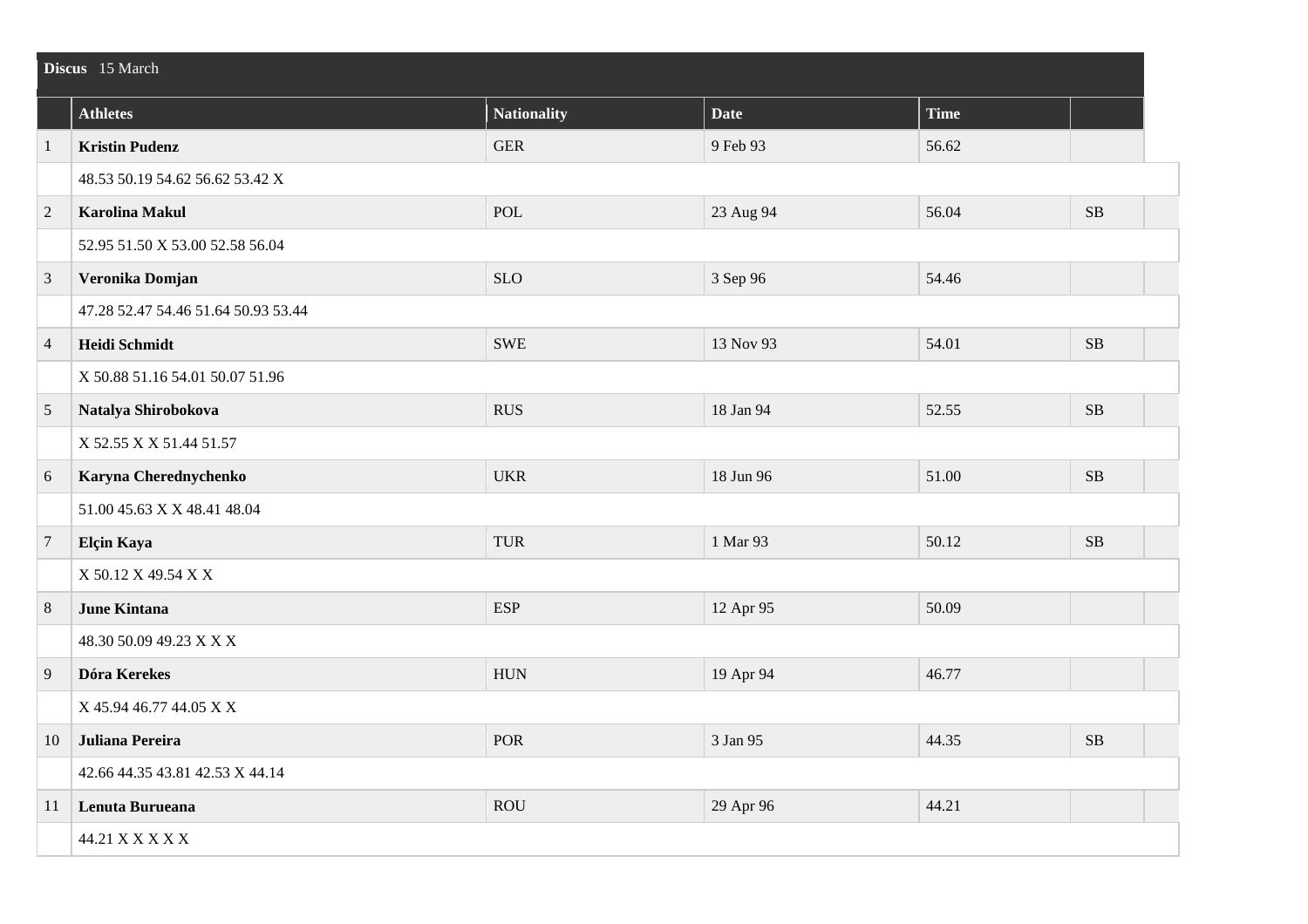|    | Discus 15 March             |             |             |             |           |  |  |
|----|-----------------------------|-------------|-------------|-------------|-----------|--|--|
|    | <b>Athletes</b>             | Nationality | <b>Date</b> | <b>Time</b> |           |  |  |
| 12 | <b>Dorine Viardot</b>       | <b>FRA</b>  | 23 May 93   | 43.88       |           |  |  |
|    | X 43.18 43.88 X X X         |             |             |             |           |  |  |
| 13 | <b>Matilde Roe</b>          | <b>NOR</b>  | 9 Oct 96    | 43.27       | <b>SB</b> |  |  |
|    | 41.56 43.03 X X 43.09 43.27 |             |             |             |           |  |  |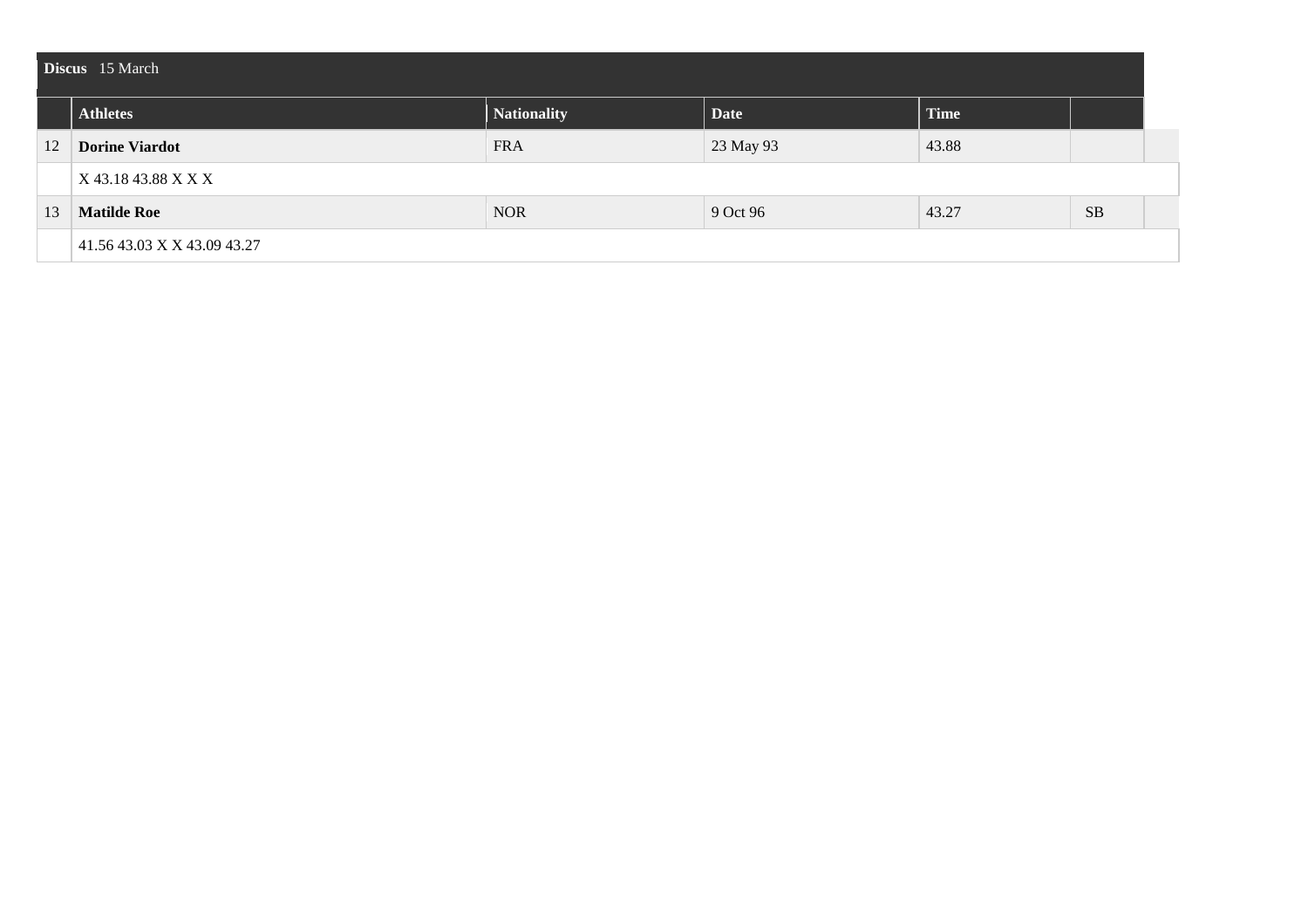|                | Hammer 15 March                     |                    |             |       |           |  |  |
|----------------|-------------------------------------|--------------------|-------------|-------|-----------|--|--|
|                | <b>Athletes</b>                     | <b>Nationality</b> | <b>Date</b> | Time  |           |  |  |
| $\mathbf{1}$   | Alena Sobaleva                      | <b>BLR</b>         | 11 May 93   | 69.95 | PB        |  |  |
|                | 67.07 69.31 X 69.95 68.05 68.21     |                    |             |       |           |  |  |
| $\overline{2}$ | <b>Alyona Shamotina</b>             | <b>UKR</b>         | 27 Dec 95   | 68.96 | $\rm{PB}$ |  |  |
|                | 67.17 X 64.50 X X 68.96             |                    |             |       |           |  |  |
| 3              | Alexia Sedykh                       | <b>FRA</b>         | 13 Sep 93   | 68.79 |           |  |  |
|                | 65.30 68.28 67.64 65.31 68.79 67.86 |                    |             |       |           |  |  |
| $\overline{4}$ | <b>Malwina Kopron</b>               | <b>POL</b>         | 16 Nov 94   | 68.55 | SB        |  |  |
|                | 68.13 X 68.55 X X 64.74             |                    |             |       |           |  |  |
| 5              | Yelizaveta Tsareva                  | <b>RUS</b>         | 15 Mar 93   | 68.02 |           |  |  |
|                | 65.13 68.02 66.34 67.92 67.55 X     |                    |             |       |           |  |  |
| 6              | <b>Eleni Larsson</b>                | <b>SWE</b>         | 4 Apr 93    | 66.47 | SB        |  |  |
|                | 64.96 65.59 63.97 65.38 65.80 66.47 |                    |             |       |           |  |  |
| $\overline{7}$ | <b>Jolien Boumkwo</b>               | <b>BEL</b>         | 27 Aug 93   | 65.20 | SB        |  |  |
|                | 61.81 62.35 60.60 65.20 59.31 X     |                    |             |       |           |  |  |
| 8              | <b>Charlene Woitha</b>              | <b>GER</b>         | 21 Aug 93   | 64.96 | SB        |  |  |
|                | 63.29 62.51 64.96 63.80 X X         |                    |             |       |           |  |  |
| 9              | <b>Fruzsina Fertig</b>              | <b>HUN</b>         | 2 Sep 93    | 64.21 |           |  |  |
|                | 64.21 62.49 X X X X                 |                    |             |       |           |  |  |
| 10             | <b>Rachel Hunter</b>                | <b>GBR</b>         | 30 Aug 93   | 58.37 | $\rm SB$  |  |  |
|                | X X X X 58.37 57.15                 |                    |             |       |           |  |  |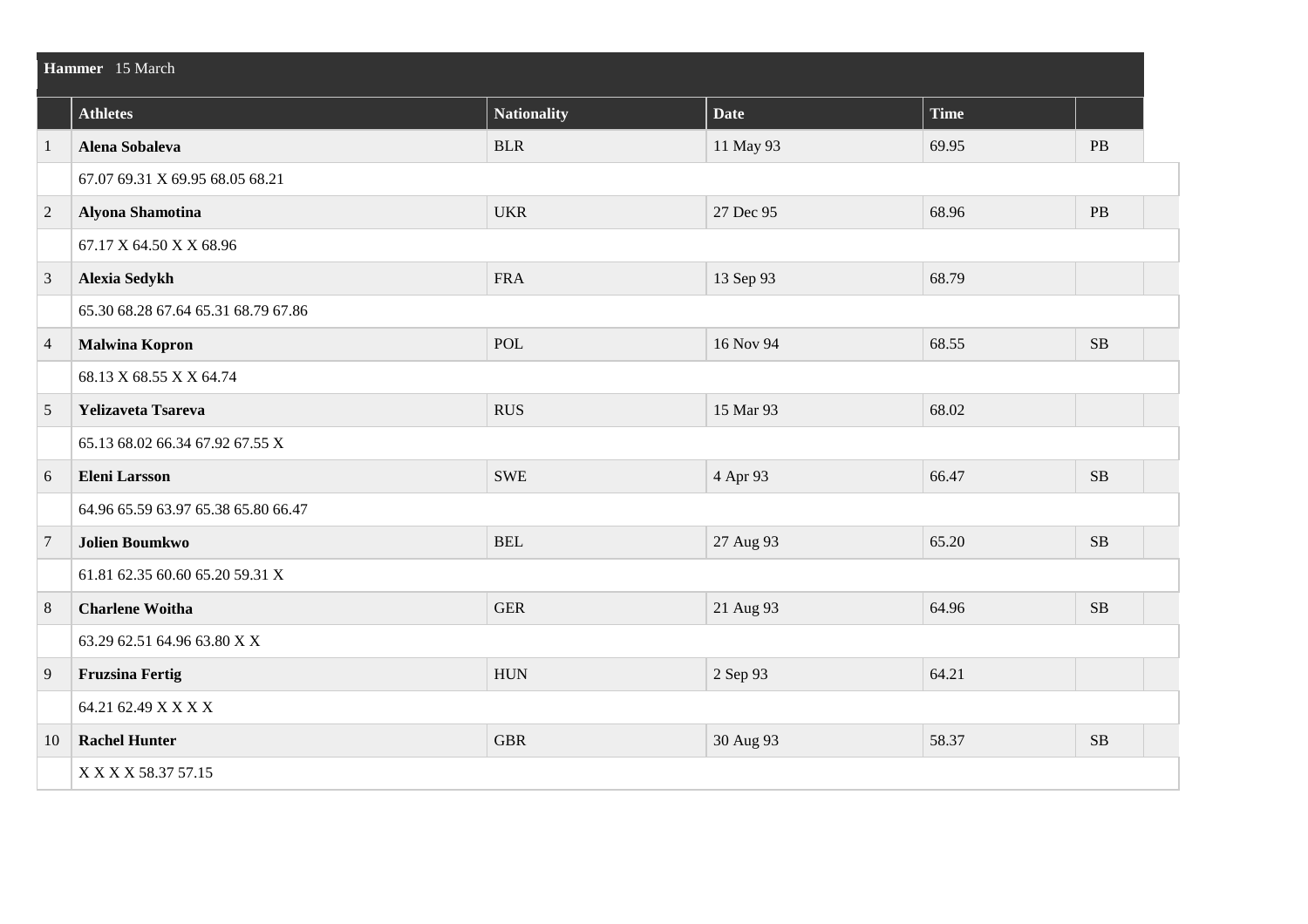|                | Competition B 15 March              |                    |             |             |           |  |  |
|----------------|-------------------------------------|--------------------|-------------|-------------|-----------|--|--|
|                | <b>Athletes</b>                     | <b>Nationality</b> | <b>Date</b> | <b>Time</b> |           |  |  |
| $\mathbf{1}$   | <b>Beatrice Nedberge Llano</b>      | <b>NOR</b>         | 14 Dec 97   | 63.93       | NJR PB    |  |  |
|                | X 63.91 63.93 X 59.82 61.98         |                    |             |             |           |  |  |
| $\overline{2}$ | Veronika Kaňuchová                  | <b>SVK</b>         | 19 Apr 93   | 62.47       | $\rm SB$  |  |  |
|                | X 55.75 62.47 62.35 57.89 60.32     |                    |             |             |           |  |  |
| $\overline{3}$ | <b>Celina Julin</b>                 | <b>DEN</b>         | 94          | 61.38       |           |  |  |
|                | 57.49 X 58.26 61.38 58.03 X         |                    |             |             |           |  |  |
| $\overline{4}$ | Claudia Štravs                      | <b>SLO</b>         | 11 Feb 94   | 58.90       | <b>SB</b> |  |  |
|                | 57.54 58.45 57.61 57.42 58.90 55.48 |                    |             |             |           |  |  |
| 5              | Maria Barbaño Acevedo               | <b>ESP</b>         | 14 May 94   | 56.56       |           |  |  |
|                | 55.93 56.56 54.59 55.88 55.99 55.69 |                    |             |             |           |  |  |
| 6              | <b>Şengül Polat</b>                 | <b>TUR</b>         | 13 Jan 95   | 52.89       |           |  |  |
|                | 52.31 52.89 52.67 X 51.49 X         |                    |             |             |           |  |  |
| $\overline{7}$ | Vigdis Jónsdóttir                   | <b>ISL</b>         | 11 Feb 96   | 52.33       | SB        |  |  |
|                | 50.79 52.25 51.91 52.33 X 51.09     |                    |             |             |           |  |  |
| 8              | Daniela Paço                        | <b>POR</b>         | 26 Aug 96   | 52.10       | SB        |  |  |
|                | X X 45.64 52.10 50.98 X             |                    |             |             |           |  |  |